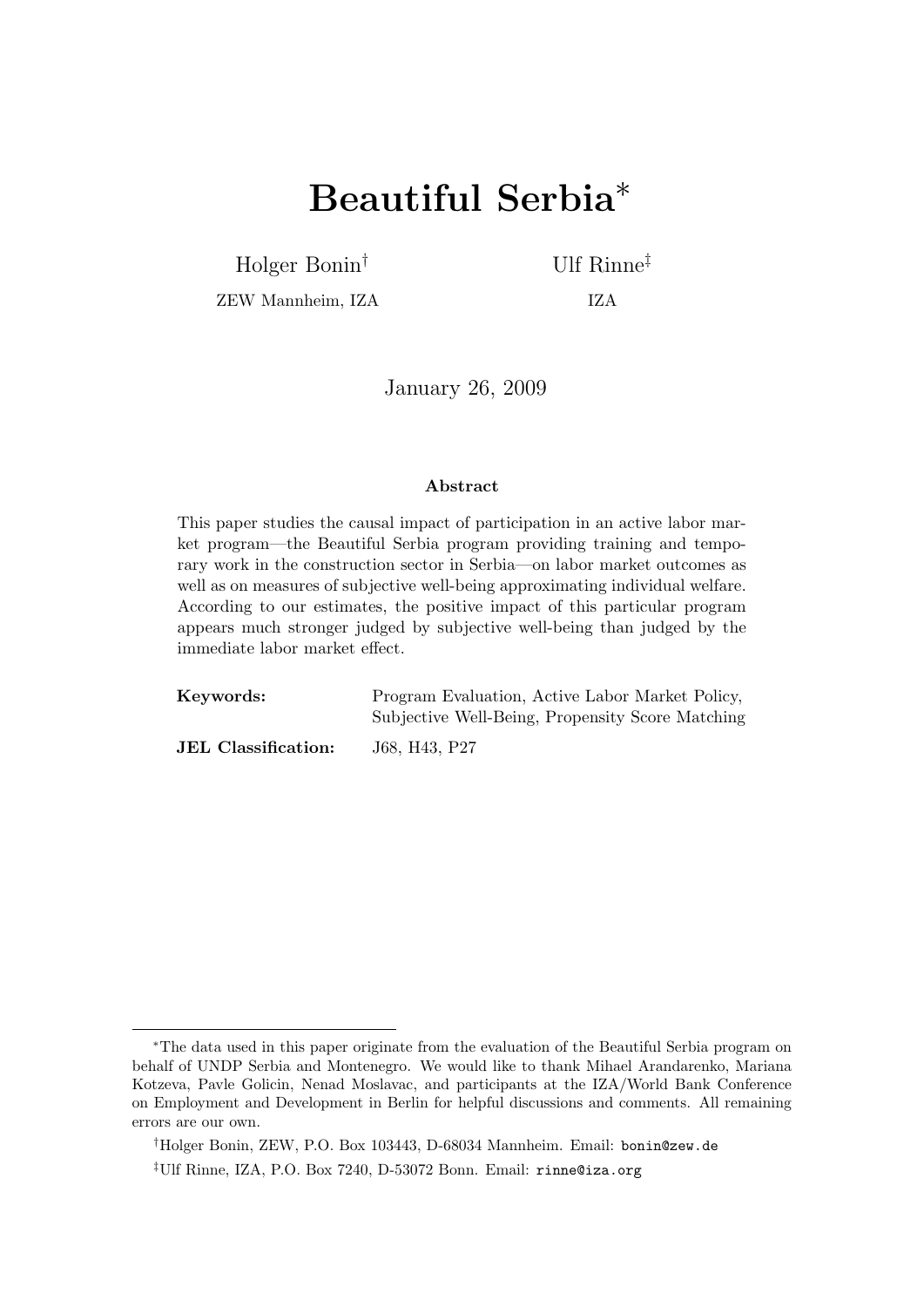# 1 Introduction

This paper studies the causal impact of participation in an active labor market policy (ALMP) measure—the Beautiful Serbia program providing training and temporary work in the construction sector in Serbia—on labor market outcomes as well as on subjective well-being approximating individual welfare. According to our estimates, the positive impact of this particular program appears much stronger judged by subjective well-being than judged by the immediate labor market effect.

Our study goes beyond the scope of traditional evaluation analysis which focuses on economic outcomes, i.e., judges the success of a labor market program by comparing the employment rates, unemployment rates, or wages of individuals who participate to the outcomes of comparable individuals who do not.<sup>1</sup> But a program may be beneficial for participants even if it does not immediately improve their labor market situation. It may reduce the psychic costs of being unemployed by strengthening participants' self-confidence or social contacts, and thus improve the subjective level of well-being. Lechner and Wunsch (2006) give specific examples for different spheres—other than earnings and employment in the primary labor market—treatment effects can materialize in. They mention the facts of receiving earnings from work instead of benefits and having a daily routine in this context. More generally, in the economic literature on happiness a variety of measures of subjective well-being frequently serve as proxies for individual welfare.<sup>2</sup>

Nonetheless, so far the literature evaluating specific policies with respect to their impact on individual well-being is rather scarce. For instance, Gruber and Mullainathan (2002) assess the impact of a higher tax on cigarettes on the happiness of smokers, Di Tella et al. (2003) look at the impact of changes in unemployment benefits, and Frey and Stutzer (2000) analyze the role of direct democracy for subjective well-being. In the context of ALMP, Korpi (1997) shows that program participants indicate a higher level of subjective well-being than the openly unemployed who do not attend such a program. However, our study can still be considered as one of the

<sup>1</sup>See, e.g., Heckman et al. (1999), Martin and Grubb (2001) and Kluve (2006) for surveys of the international literature on the evaluation of ALMP measures.

<sup>2</sup>Frey and Stutzer (2002), Clark et al. (2006, 2008), and Di Tella and MacCulloch (2006) review the literature on happiness. Hayo and Seifert (2003) and Hayo (2004) show that most of the findings known from studies on the U.S. or Western Europe carry over to transition economies.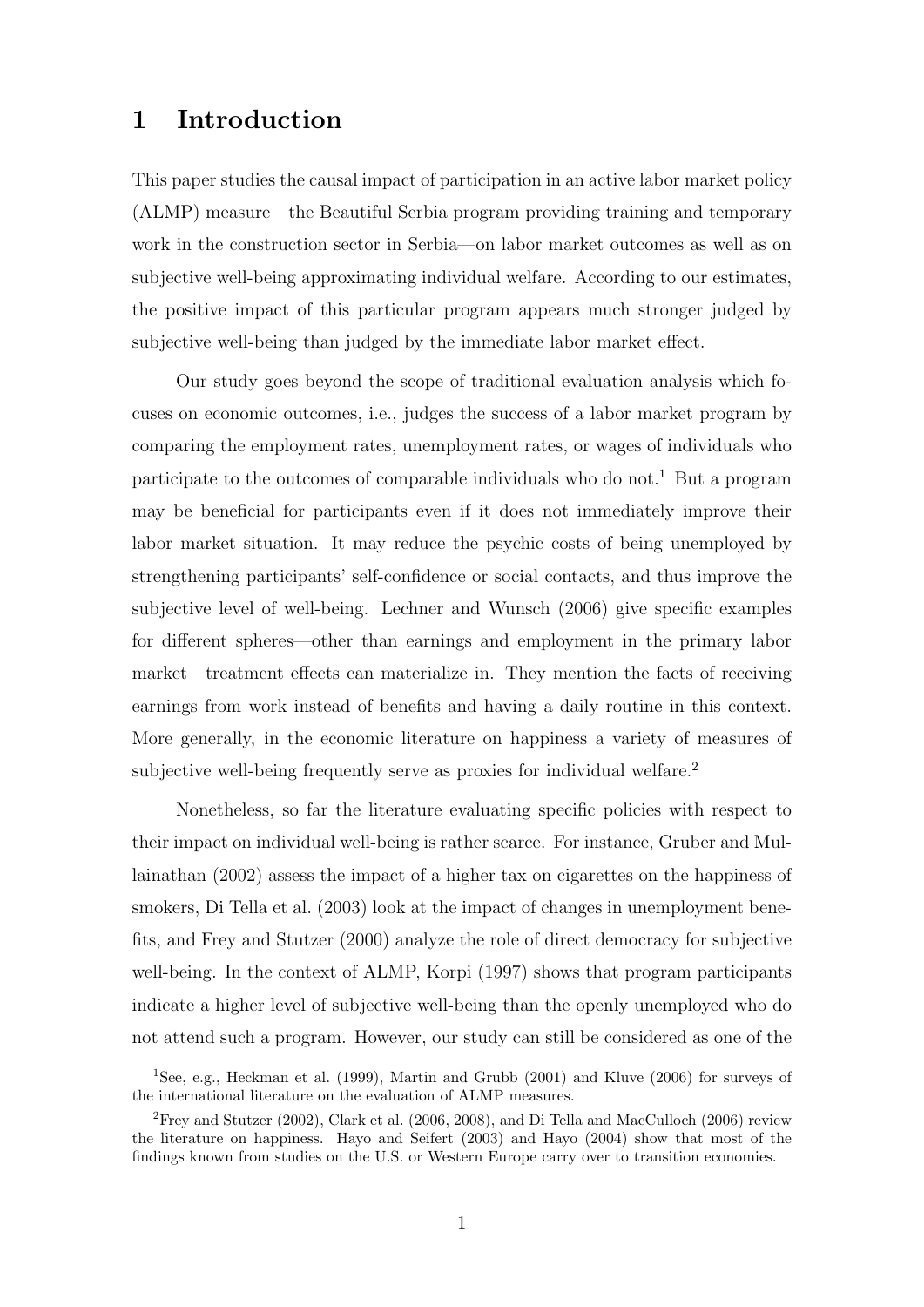first that explicitly incorporates subjective well-being into the evaluation of ALMP.

This paper also contributes to the still relatively small literature analyzing the effectiveness of ALMP in transition economies. Papers evaluating labor market programs in Eastern Europe—with rather mixed results—include studies focusing on Poland (Puhani and Steiner, 1997; O'Leary, 1998b; Kluve et al., 1999; Puhani, 2002), Romania (Rodriguez-Planas and Benus, 2006; Rodriguez-Planas, 2007), Slovakia (Lubyova and van Ours, 1999), Hungary (O'Leary, 1998a; Micklewright and Nagy, 2005), and Estonia (Leetmaa and V˜ork, 2004). In this context, our paper provides the first evaluation of an ALMP measure implemented in Serbia.

The remainder of this paper is organized as follows: Section 2 describes the background and design of the Beautiful Serbia program. Section 3 discusses our data. After explaining the evaluation strategy in Section 4, program impacts on labor market outcomes and subjective well-being are quantified in Section 5. Finally, Section 6 concludes.

#### 2 The Beautiful Serbia Program

The Serbian economy is still considered to pass through a transitional phase. Although the country has initiated a package of economic reforms aimed at restructuring and liberalizing the economy and some positive results already materialized, high unemployment is very persistent. This is supposed to be partly an inherited problem and partly due to the prolonged and until 2000 highly irregular transition process. But also after the democratic changes of October 2000—the fall of the Milošević regime—unemployment has further increased. Table 1 displays the economic development of Serbia between 2000 and 2006. Although the economy has been improving in terms of real GDP and GDP per capita during this period, this process has surprisingly not translated into greater employment. The share of unemployed individuals among the economically active population continuously increased from about 12 (27) percent in 2001 to roughly 22 (33) percent in 2006 according to the labor force survey (administrative data).<sup>3</sup> This picture becomes even more

<sup>3</sup>The differences in unemployment rates between administrative data and data from the labor force survey are mainly due to different underlying definitions of employment, unemployment, and participation (Arandarenko and Jovicic, 2007).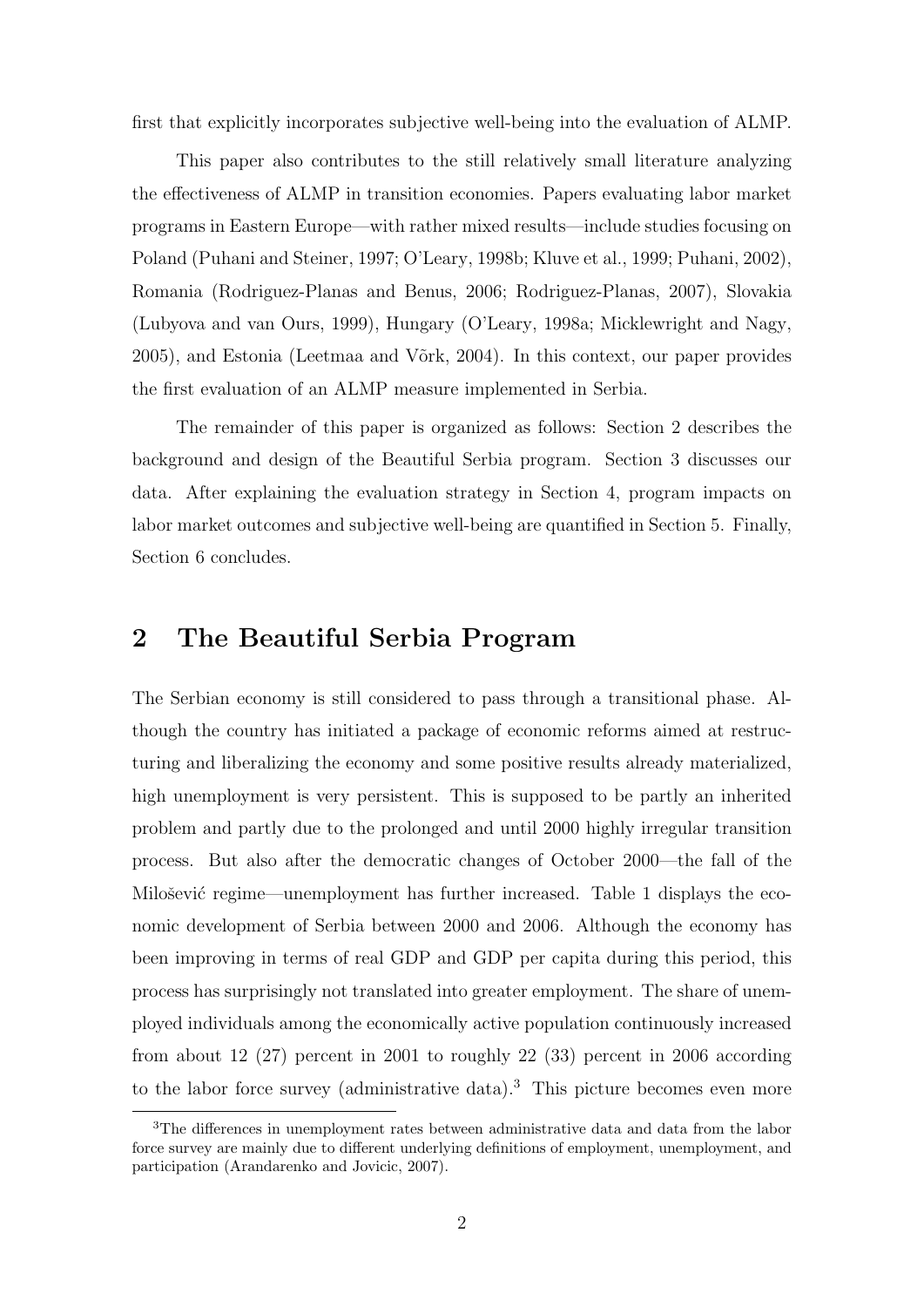|                                          | 2001 | 2002 | 2003 | 2004 | 2005 | 2006 |
|------------------------------------------|------|------|------|------|------|------|
| GDP per capita <sup><math>a</math></sup> | 1757 | 2242 | 2408 | 2643 | 2833 | 3424 |
| GDP real growth                          | 5.1  | 4.5  | 2.4  | 9.3  | 6.3  | 5.7  |
| Unemployment rate $(LFS)^b$              | 12.2 | 13.3 | 14.6 | 18.5 | 21.8 | 21.6 |
| Unemployment rate $(\text{admin.})^c$    | 26.8 | 29.0 | 31.7 | 31.6 | 32.4 | 33.2 |

Table 1: Economic indicators in Serbia (2001–2006)

Source: Arandarenko and Jovicic (2007), Table 1.

Notes: <sup>a</sup> in Euros at exchange rate; <sup>b</sup> LFS: Labor Force Survey, in percent, October; <sup>c</sup> in percent, end of period, excl. agricultural self employment.

dramatic for an earlier period: Arandarenko (2004) reports that unemployment in Serbia was 73 percent higher in 2000 than in 1993. Therefore, the issue of active labor market programs as temporary measures to alleviate the unemployment impact of the economic transition process is ranked high on the political agenda in Serbia, at least until the conditions of a rapid and sustained economic growth—accompanied by increasing employment—are established. The program under study represents one of the first policies implemented in the country for this purpose.

The Beautiful Serbia program operated in 2004 and 2005. It was administered by the United Nations Development Program, UNDP. The program was implemented with the support of the Ministry of Labor, Employment and Social Policy, MLESP, and fully incorporated into the National Employment Service of Serbia.<sup>4</sup> Due to limited financial means, the program was run on a small scale. It first started operating only in the capital city of Belgrade. In a second stage, which took place mostly in 2005, the geographic focus of the program shifted to the major cities of Niš and Zrenjanin. These three cities are economically quite heterogeneous (see Table 2). Overall, Belgrade appears to be the economically more advantaged region both in terms of the unemployment rate and the GDP level. However, in all three cities the unemployment rate reached a peak a few years ago (2002 in Belgrade, 2003 in Niš and Zrenjanin) and decreased afterwards. Additionally, the GDP levels somehow converged in recent years and are fairly equal in 2006.

The basic design of the Beautiful Serbia program was intended to replicate the Beautiful Bulgaria program, an active labor market and refurbishing program

<sup>4</sup>Besides UNDP and MLESP, also the governments of Canada, the Netherlands, Austria and Greece, as well as city beneficiaries contributed to financing the program.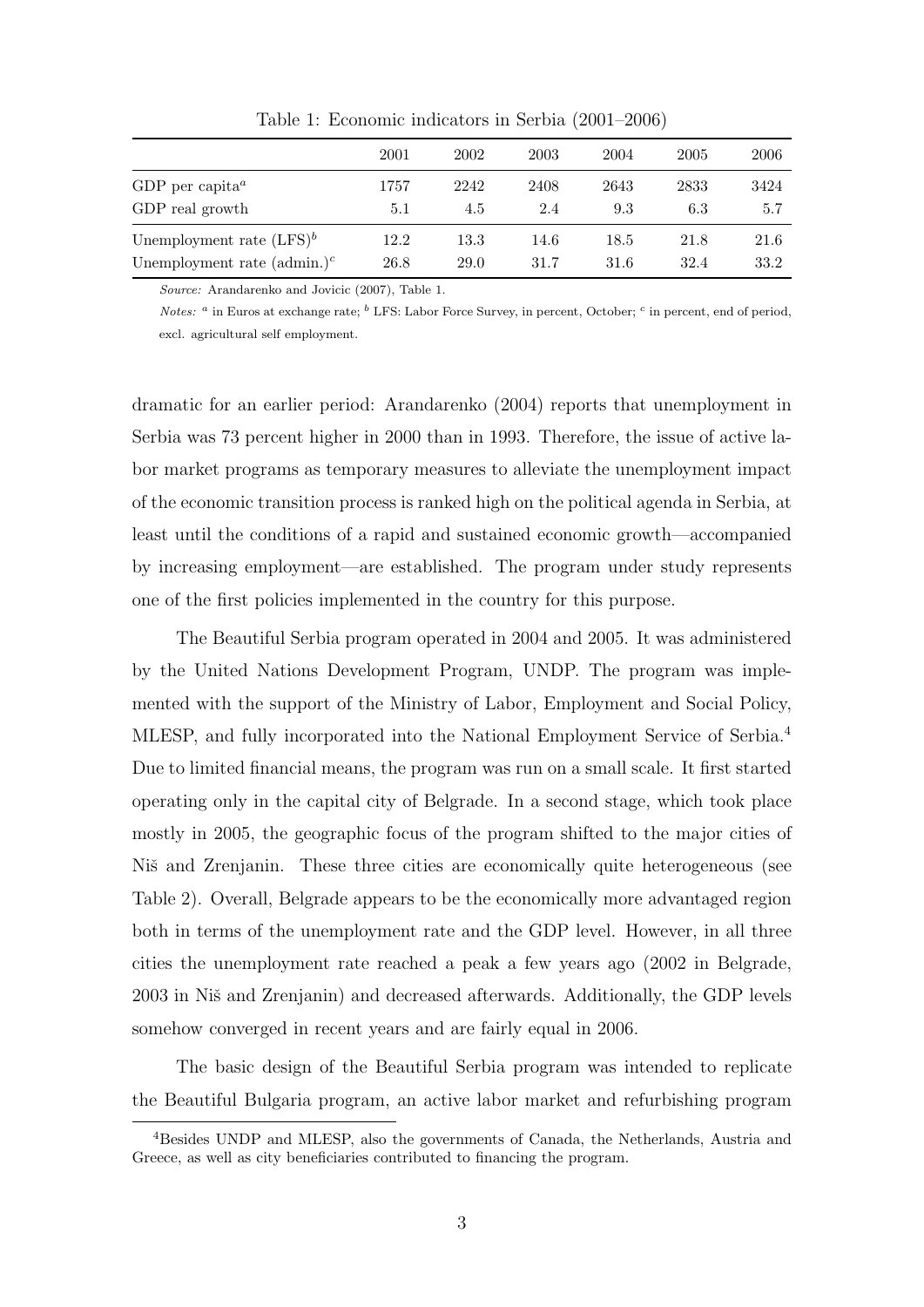|                                                 | 2001   | 2002   | 2003   | 2004   | 2005   |
|-------------------------------------------------|--------|--------|--------|--------|--------|
| Unemployment rate by district                   |        |        |        |        |        |
| City of Belgrade                                | 20.3   | 24.7   | 22.9   | 21.1   | 18.9   |
| Nišavski (incl. Niš)                            | 36.5   | 38.9   | 41.9   | 38.2   | 32.4   |
| Srednje-banatski (incl. Zrenjanin)              | 33.6   | 38.2   | 41.6   | 40.2   | 38.5   |
| GDP level by city (Republic of Serbia = $100$ ) |        |        |        |        |        |
| Belgrade                                        | 157.23 | 164.26 | 152.00 | 142.50 | 119.40 |
| Niš                                             | 121.46 | 119.02 | 105.89 | 114.80 | 109.50 |
| Zrenjanin                                       | 111.50 | 116.11 | 91.98  | 110.40 | 126.90 |

Table 2: Regional economic indicators (2001–2005)

Source: Arandarenko and Jovicic (2007), Table 2, and Statistical Office of the Republic of Serbia.

which had run on a nation-wide scale in Bulgaria. The apparent success of this earlier program led officials to the assumption that it could be adapted to successfully work also in Serbia. The Beautiful Serbia program consists of two different components: (a) provision of vocational training for disadvantaged unemployed persons, and (b) subsequent provision of temporary jobs restricted to the (any) disadvantaged unemployed. The two components of the program are basically independent. Participation in the vocational training stage is neither a necessary nor a sufficient condition for obtaining a job offer in the temporary employment stage.

To be specific, the vocational training measure of the Beautiful Serbia program lasts for three months and is full-time. It provides certified vocational training for the constructional sector as mason, carpenter or painter. Its intended target group consists of long-term and otherwise disadvantaged unemployed persons, identified as such by the National Employment Service. No sanctions are applied if a person refuses to participate, and participation in the training measure can be considered as voluntary. Participants in vocational training receive a compensation amounting to about 30 percent of the average national wage. As only a very small fraction of the job seekers in Serbia are entitled to income support, this appears like a substantial incentive to take up the program.<sup>5</sup> Nonetheless it turned out difficult to attract individuals to the vocational training stage. One possible explanation is that participants supposedly face substantial opportunity costs in terms of forgone wage

<sup>&</sup>lt;sup>5</sup>The participants who were entitled to any kind of income support before the training received 110 percent of this amount during the period of training.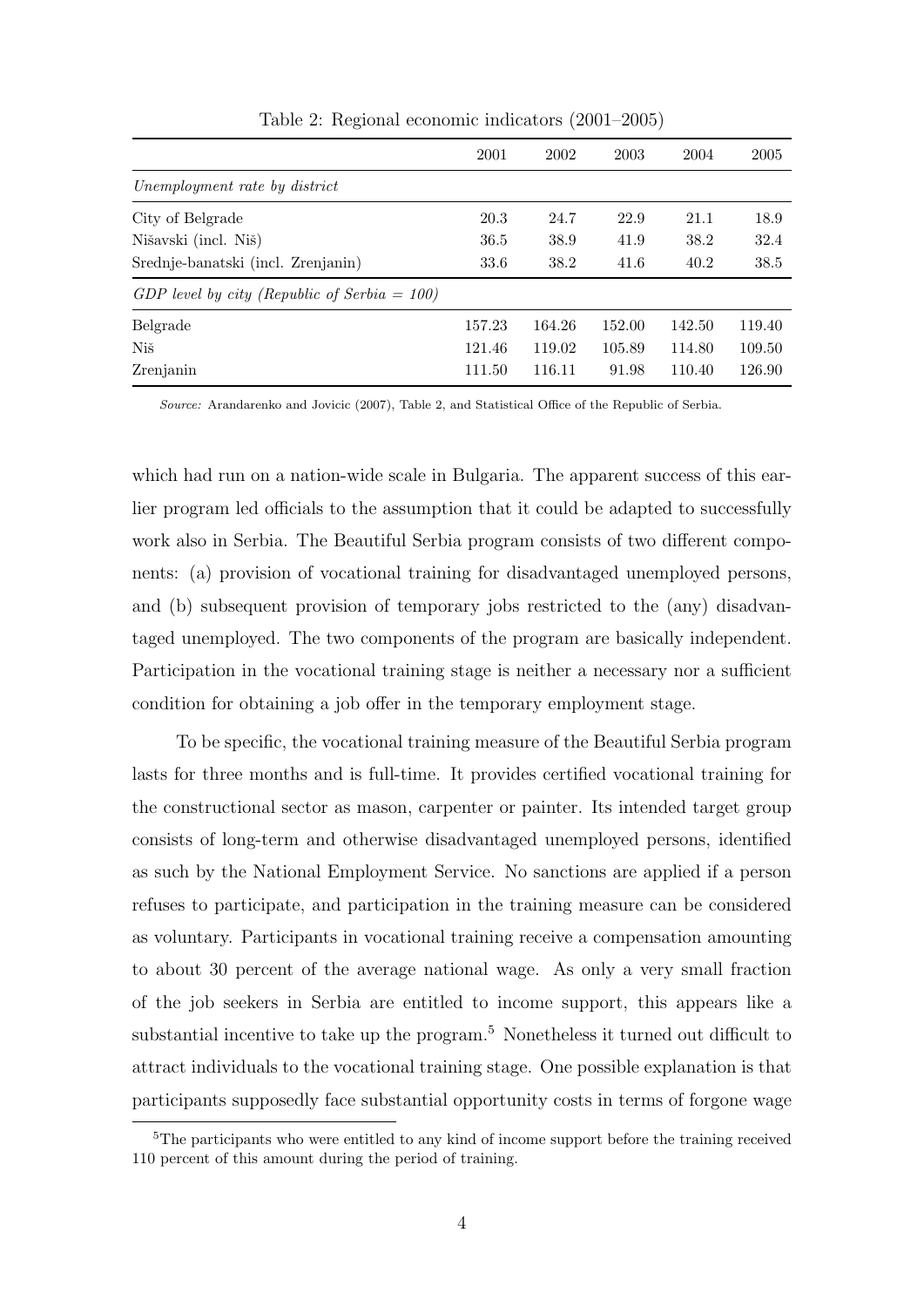earnings. A large share of the unemployed in Serbia actually make their living from informal activities.<sup>6</sup> As the vocational training in the Beautiful Serbia program is full-time, participation is difficult to reconcile with these activities. We would thus expect that only those individuals expecting to recover the opportunity costs of their investment into human capital (self-)select into the training measure.

The second component of the Beautiful Serbia program is the provision of temporary jobs in the construction sector. Typical for a transition economy at its first growth stage, construction still plays an important role in the Serbian economy. Naturally temporary project-based jobs show a high incidence in this sector. The Beautiful Serbia program creates additional demand for these jobs by financing the refurbishment of selected public buildings and spaces. In the refurbishment projects, private firms are contracted under the condition that they employ a specified share (40–60 percent) of workers who are identified by the National Employment Service as previously unemployed and otherwise disadvantaged. Firms receive a fixed payment for conducting the refurbishment project. Projects are assigned to firms on a competitive basis, i.e., the firm offering the best quality-price ratio wins the tender. This procedure should guarantee that wages paid on the jobs in the temporary employment stage of the Beautiful Serbia program are competitive. In particular, firms do not receive a special wage subsidy for hiring the mandatory number of previously unemployed workers. The contracted firms can select among the pool of people who meet the criteria of the National Employment Service. Individuals run through an ordinary application procedure. Hence one would expect that successful candidates are hired in accordance with the needs of the company, and represent the most competent and capable among the unemployed individuals firms can choose among. This means that it is neither necessarily the case that participants in the vocational training part of the Beautiful Serbia program later on work in the sponsored refurbishment projects, nor that the previously unemployed workers hired for these projects did participate in the training measure before.

In total the Beautiful Serbia program provided vocational training to 252 unemployed individuals. The drop-out rate at this stage was very low. Almost 95 percent of the enrolled completed the training. In the 35 refurbishment projects fi-

 $6$ Schneider (2007) presents estimates for the size of the Serbian shadow economy. It amounts to 37.3 percent of the official GDP in 2004/05.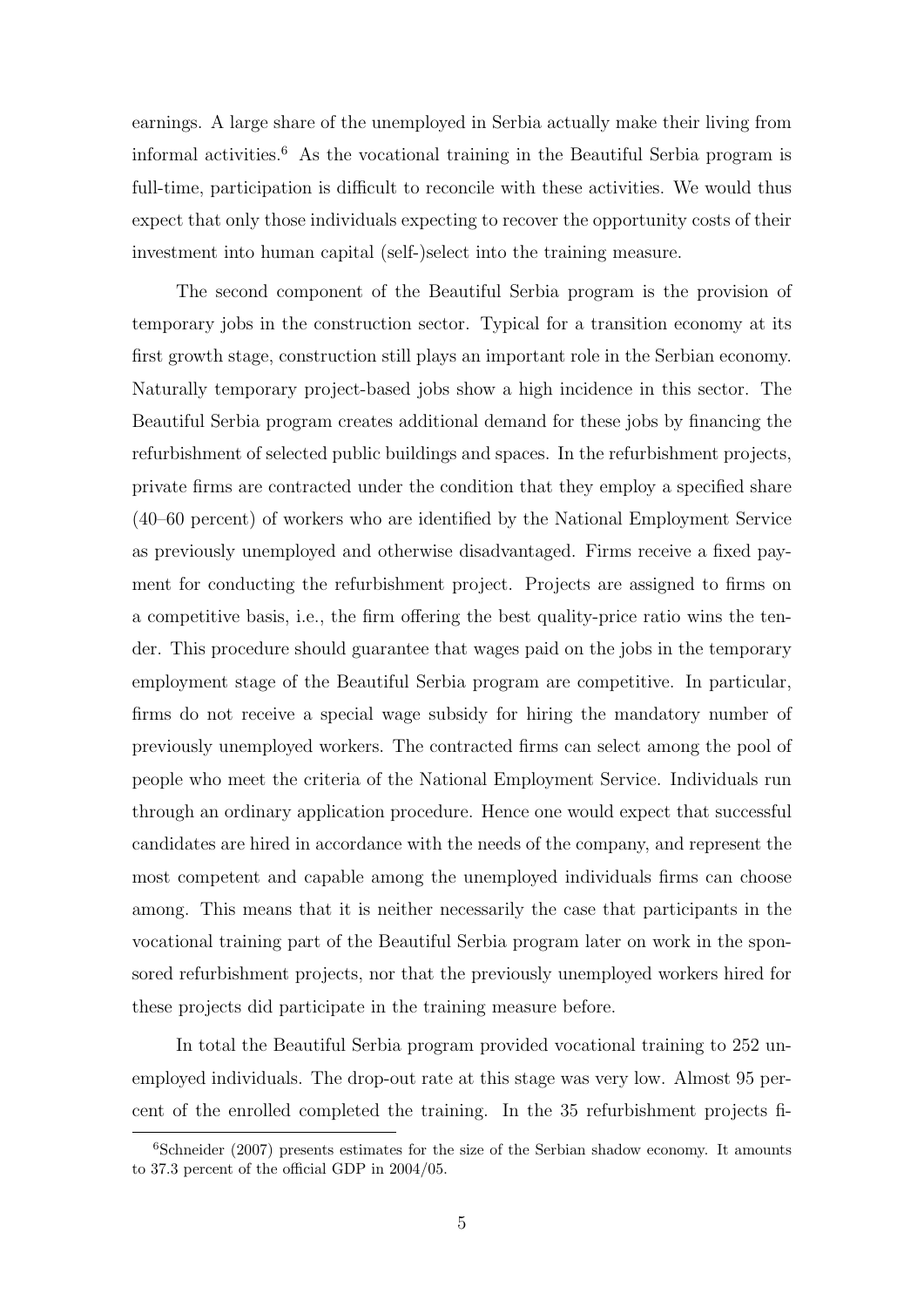nanced by the program—managed by 16 contracted private companies—321 men found temporary employment.<sup>7</sup> About half of them had participated in the vocational training stage before.

#### 3 Data

Our data come from a special survey of 363 individuals who were registered as unemployed at the National Employment Service when the program started (January 2004) and who either participated in at least one stage of the Beautiful Serbia program or did not participate at all. The interviews were conducted face-to-face by a professional survey agency, GfK Belgrade, shortly after the final refurbishment project of the program had been completed, during October and November 2005.

In principle, the survey was constructed such as to mimic an experimental design ex post. For each individual who participated in the Beautiful Serbia program, a matched partner with the same observable characteristics was drawn from the unemployment registry and scheduled for interview. The intention was to create a control group, which would resemble the treatment group as much as possible, with a limited the number of interviews. Unfortunately, due to deficiencies of unemployment registries at the National Employment Service, only few individual characteristics were available to implement this strategy. In effect, the one-to-one pre-matching routine to create a control group was only based on the following individual characteristics: age, education, and place of residence (Belgrade, Niš, or Zrenjanin). In particular, the (un-)employment history which appears extremely relevant for the success of active labor market polices could not be controlled for.<sup>8</sup> In the accomplished survey, systematic drop-outs may further reduce the effective quality of the matches between program participants and non-participants. A sizeable number of persons scheduled for interview—around 40 percent—could either not be found or refused to participate in the interviews.

<sup>&</sup>lt;sup>7</sup>In principle, the program was available for women, too, but actually none participated—neither in the vocational training nor in the temporary employment stage.

<sup>8</sup>Kluve et al. (1999) demonstrate that pre-unemployment labor market careers are also extremely important when assessing active labor market policies in transition economies, where variations in these histories tend to be smaller than in Western economies because they start from a situation of no formal unemployment.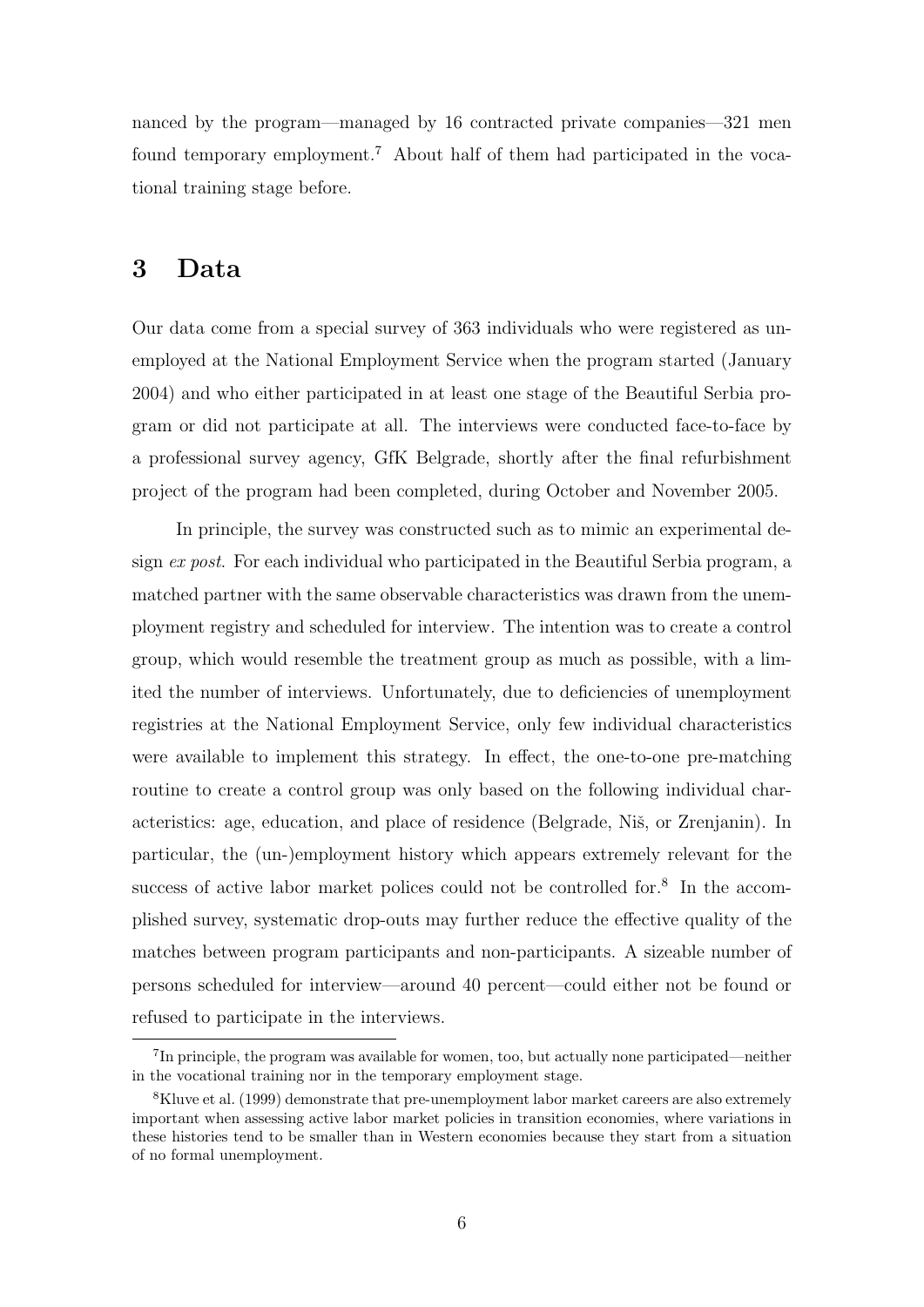|                            | Participation in temp. employment? |     |       |  |
|----------------------------|------------------------------------|-----|-------|--|
| Participation in training? | No                                 | Yes | Total |  |
| No                         | 146                                | 28  | 174   |  |
| Yes                        | 48                                 | 66  | 114   |  |
| Total                      | 194                                | 94  | 288   |  |

Table 3: Distribution of observations across participation status

We observe data on 168 participants, while the potential control group of non-participants consists of 195 individuals. After dropping records with missing values on key characteristics (e.g., employment history, unemployment duration) we are left with a sample of 288 individuals.<sup>9</sup> Table 3 illustrates the distribution of the retained sample regarding participation in either of the two program stages. Among the 142 participants, about one in three was exposed to the Beautiful Serbia program only through the vocational training stage, whereas about one in five was exposed to the program only through the temporary employment stage. The ratio of participants to non-participants in our working sample is close to one.

In Table 4 we present some descriptive statistics of the individuals subject to one of the three possible treatments—participation in the complete program, participation in the vocational training stage only, and participation in the temporary employment stage only—and of the individuals not participating at all who are potential controls. Substantial differences between participants and non-participants arise in our sample. In particular, across all treatments participants appear to be significantly younger than non-participants, better educated, more likely to belong to the ethnic group of Roma, and more likely to live in Belgrade. Furthermore, in January 2004 when the program started, the participants had experienced shorter spells of unemployment, had more frequently been employed in the past 36 months, and more often actively searching for a job than non-participants.

The substantial differences in observed characteristics indicate that the prematching routine to create a control group has not worked satisfactorily. One potential explanation would be that the selection of the control group was based on planned rather than on accomplished interviews. An alternative—and probably

<sup>9</sup>We also drop 7 individuals in the potential control group who exit the labor market by turning into pensioners or students.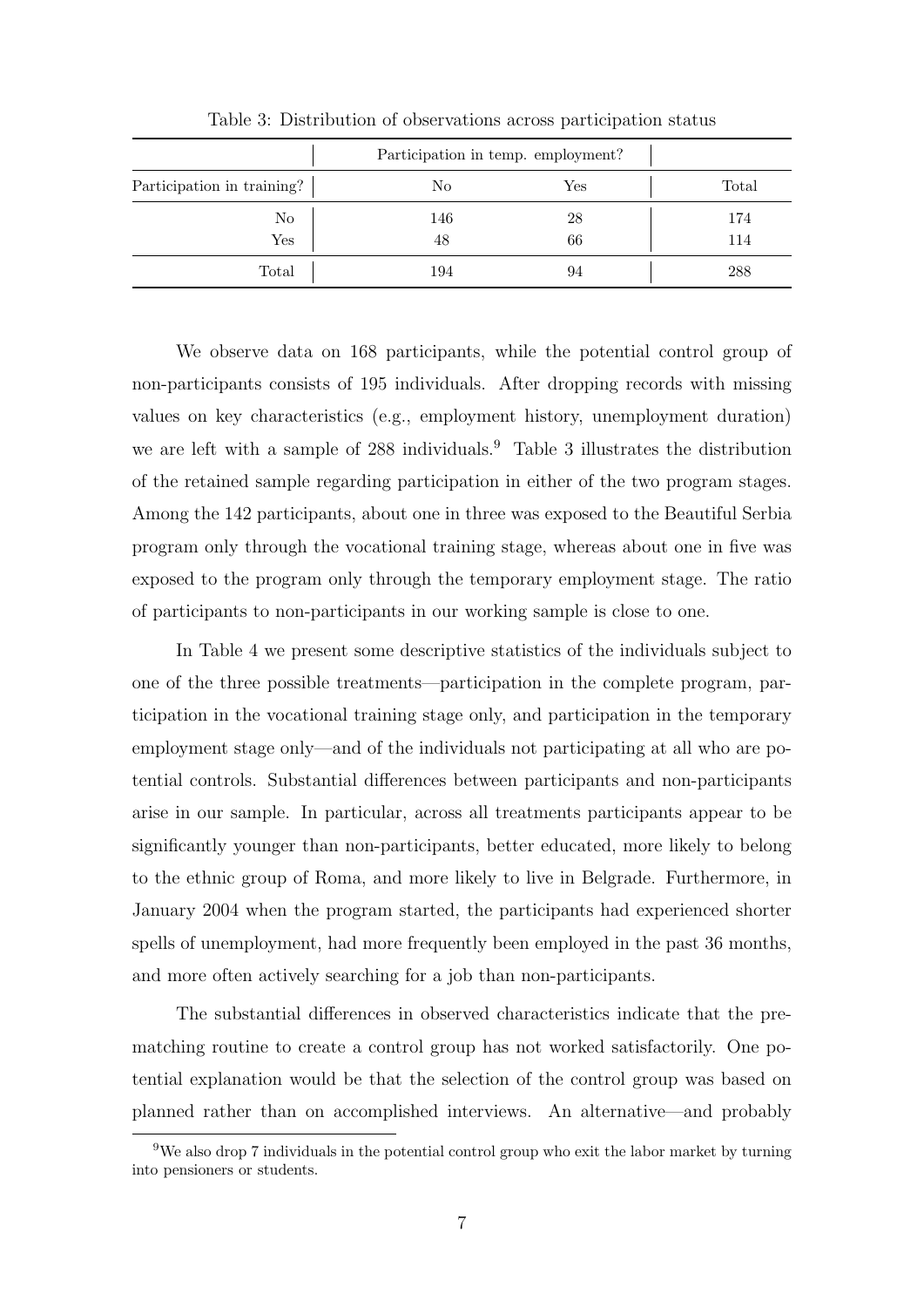|                                        | CP       | VT       | TE       | NP       |
|----------------------------------------|----------|----------|----------|----------|
|                                        | 31.09    | 31.85    | 33.36    | 34.23    |
| Age                                    | (9.84)   | (10.20)  | (10.60)  | (11.79)  |
| Married                                | 0.3182   | 0.5000   | 0.6786   | 0.5822   |
|                                        | (0.4693) | (0.5053) | (0.4756) | (0.4949) |
| Roma                                   | 0.1061   | 0.2083   | 0.2143   | 0.0822   |
|                                        | (0.3103) | (0.4104) | (0.4179) | (0.2756) |
|                                        | 0.4848   | 0.5000   | 0.4285   | 0.3151   |
| Belgrade                               | (0.5036) | (0.5053) | (0.5040) | (0.4661) |
|                                        | 0.3182   | 0.4167   | 0.3571   | 0.2877   |
| Education: primary school or less      | (0.4693) | (0.4982) | (0.4880) | (0.4542) |
|                                        | 0.3333   | 0.3333   | 0.3571   | 0.4110   |
| Education: vocational school (3 years) | (0.4750) | (0.4764) | (0.4880) | (0.4937) |
| Previous unemployment duration         | 31.33    | 36.83    | 42.68    | 60.05    |
| (in months)                            | (37.67)  | (41.78)  | (50.07)  | (54.69)  |
|                                        | 0.7424   | 0.7292   | 0.8214   | 0.5685   |
| Employed at all in last 3 years        | (0.4407) | (0.4491) | (0.3900) | (0.4970) |
|                                        | 0.8485   | 0.8125   | 0.8571   | 0.6370   |
| Actively searching for a job           | (0.3613) | (0.3944) | (0.3563) | (0.4825) |
| $#$ observations                       | 66       | 48       | 28       | 146      |

Table 4: Descriptive statistics (selected variables)

Note: Mean values of selected variables (standard deviation in brackets). CP indicates participation in both the vocational training and the temporary employment stage of the program, VT (TE) indicates participation in the vocational training (temporary employment) stage of the program only, NP indicates non-participation.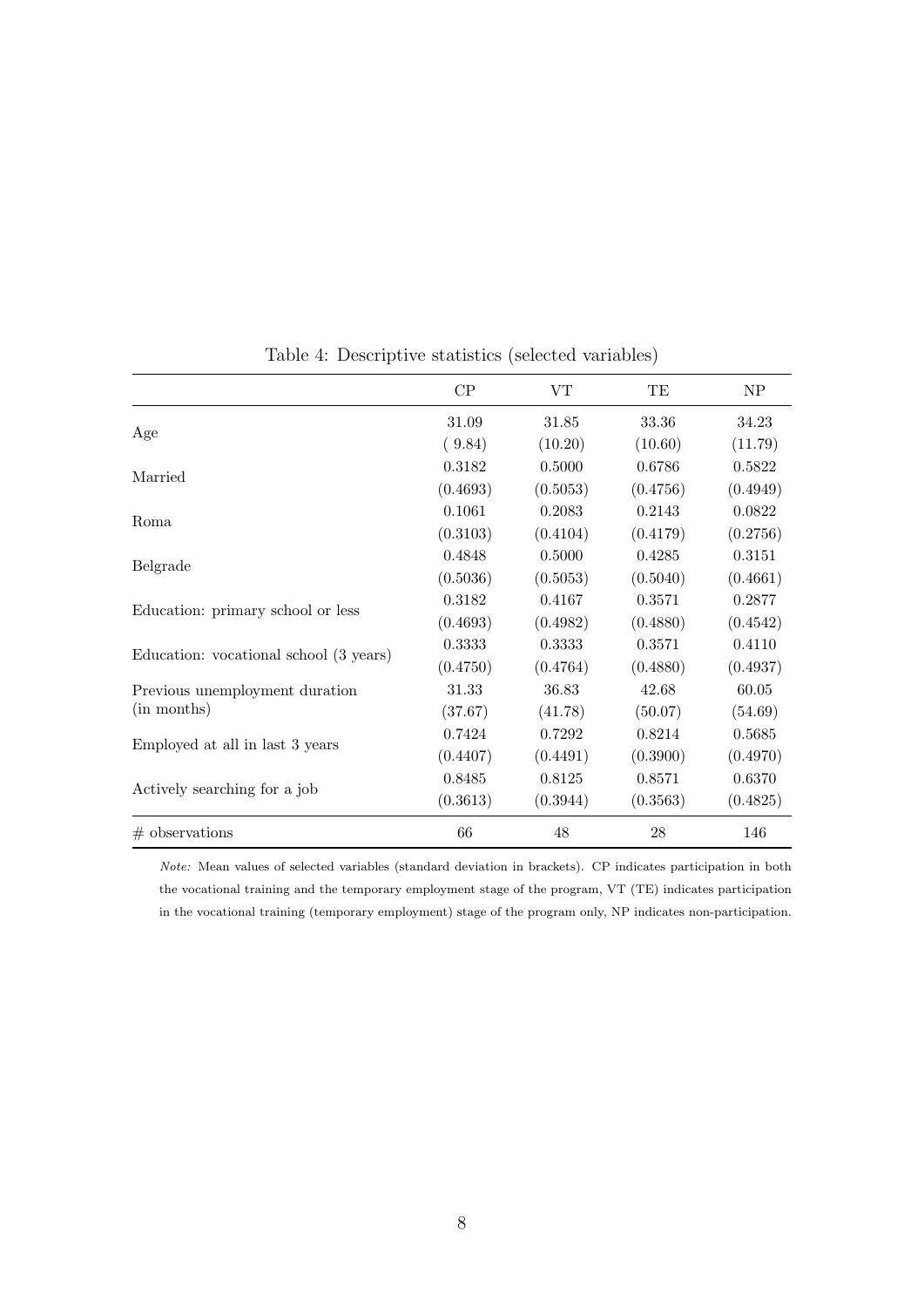more relevant—explanation would be that the probabilities to participate in the program were actually affected by individual characteristics beyond those few used by the pre-matching routine, see above. In any case, the observed characteristics of the program participants altogether appear to give them a comparative advantage over the non-participants—in particular concerning potential labor market success. Therefore, one would expect that a comparison of mean outcomes between the two groups overestimates the positive program effects. In order to avoid this bias, we need to rely on econometric techniques for constructing a control group that is effectively comparable to the treatment group.

#### 4 Evaluation Approach

Ideally, we would like to compare the outcomes for the individuals participating in the Beautiful Serbia program  $(Y^1)$  with the outcomes for the same individuals if they had not participated  $(Y^0)$ . If D denotes participation, where  $D = 1$  if a person participates in the program and  $D = 0$  otherwise, the actual outcome for individual  $i$  can be written as:

$$
Y_i = Y_i^1 \cdot D_i + Y_i^0 \cdot (1 - D_i) \tag{1}
$$

The individual treatment effect would be given by the difference  $\Delta_i = Y_i^1 - Y_i^0$ . However, it is impossible to calculate this difference because one of the outcomes is unobservable. Instead, the evaluation literature concentrates on population average gains from treatment—usually on the average treatment effect on the treated (ATT or  $\Delta_{ATT}$ ) which is formally given by:

$$
\Delta_{ATT} = E(\Delta|D=1) = E(Y^1|D=1) - E(Y^0|D=1) . \tag{2}
$$

It is the principle task of any evaluation study to find a credible estimate for the second term on the right hand side of equation (2), which is unobservable.

As metioned above, one possible solution could be to simply compare the mean outcomes of participants and non-participants. But if  $E(Y^0|D=1) \neq E(Y^0|D=0)$ , estimating the ATT by the difference between the sub-population means of these two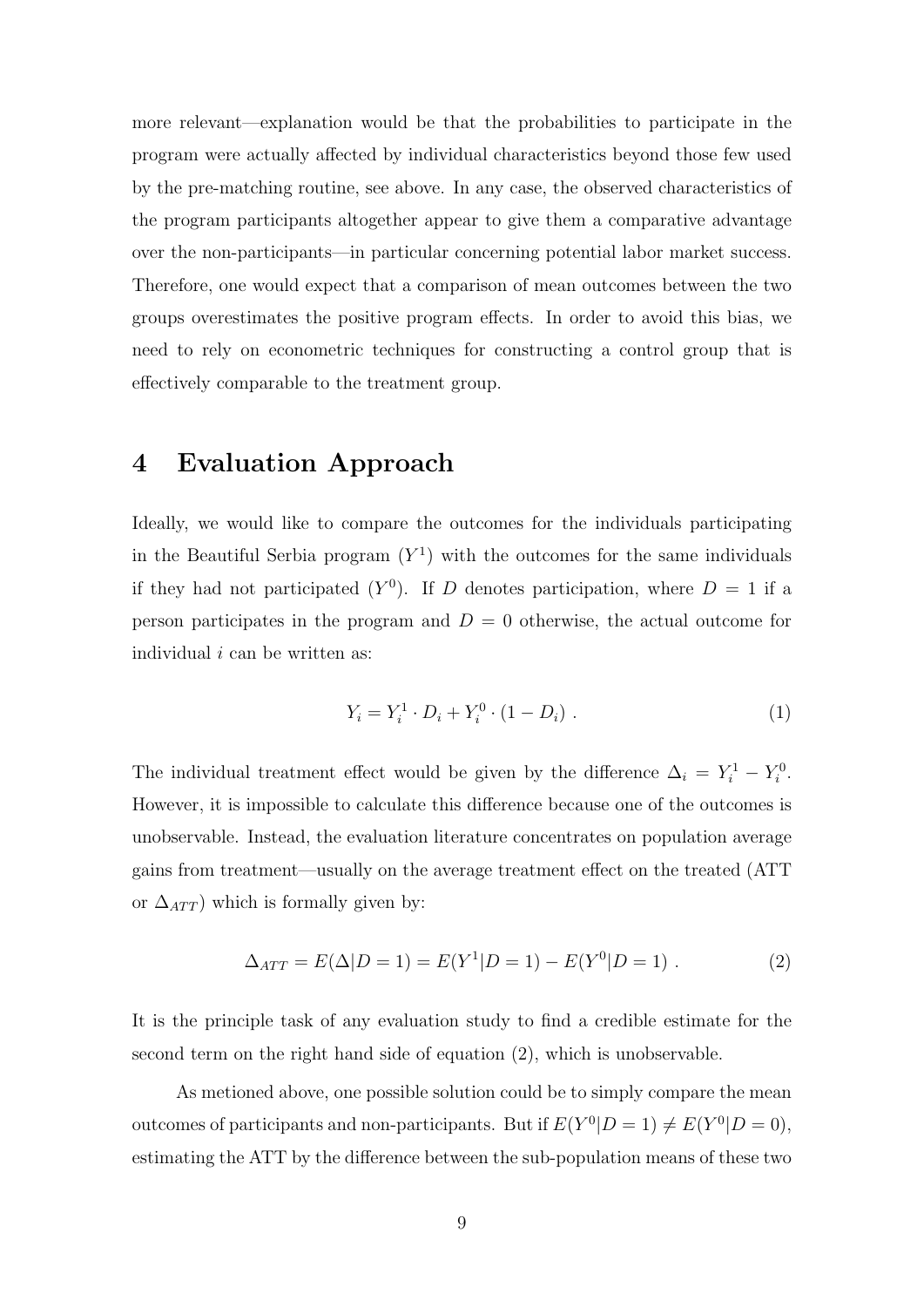groups will yield a selection bias—which is likely the case in our data. On the other hand, if treatment assignment is *strongly ignorable*, i.e., if selection is on observable characteristics X (unconfoundedness or conditional independence assumption), and if observable characteristics of participants and non-participants overlap (common support), the matching estimator is an appealing choice to estimate the desired counterfactual (Rosenbaum and Rubin, 1983). Under these conditions, the distribution of the counterfactual outcome  $Y^0$  for the participants is the same as the observed distribution of  $Y^0$  for the comparison group *conditional on the vector of* covariates X. Formally,

$$
E(Y0|X, D = 1) = E(Y0|X, D = 0).
$$
\n(3)

Entering this relation into (2) allows estimating the ATT. Rosenbaum and Rubin (1983) show that if treatment assignment is strongly ignorable *given* X, it is also strongly ignorable *given any balancing score that is a function of*  $X$ .<sup>10</sup> One possible balancing score is the propensity score  $P(X)$ , i.e., the probability of participating in a given program.

There are several propensity score matching matching methods suggested in the literature.<sup>11</sup> Based on the characteristics of our data, we opt to apply nearestneighbor matching with replacement. This matching method has the advantage of being the most straightforward matching estimator: a given participant is matched with a non-participant who is closest in terms of the estimated propensity score. As the participants and non-participants in our sample appear quite different, we allow matching with replacement to avoid bad matches between high-score participants and low-score non-participants. The disadvantage of this approach is that the variance of the estimator increases as the constructed counterfactual outcome is based on less distinct non-participants (Smith and Todd, 2005).

For the variance of the estimated ATT, we apply the approximation suggested by Lechner (2001, 2002). The following formula applies for nearest neighbor match-

 $10$ When there are many covariates, it is impractical to match directly on covariates because of the curse of dimensionality. See, e.g., Zhao (2008) for some comments on this problem.

<sup>11</sup>See, e.g., Caliendo and Kopeinig (2008) for an overview.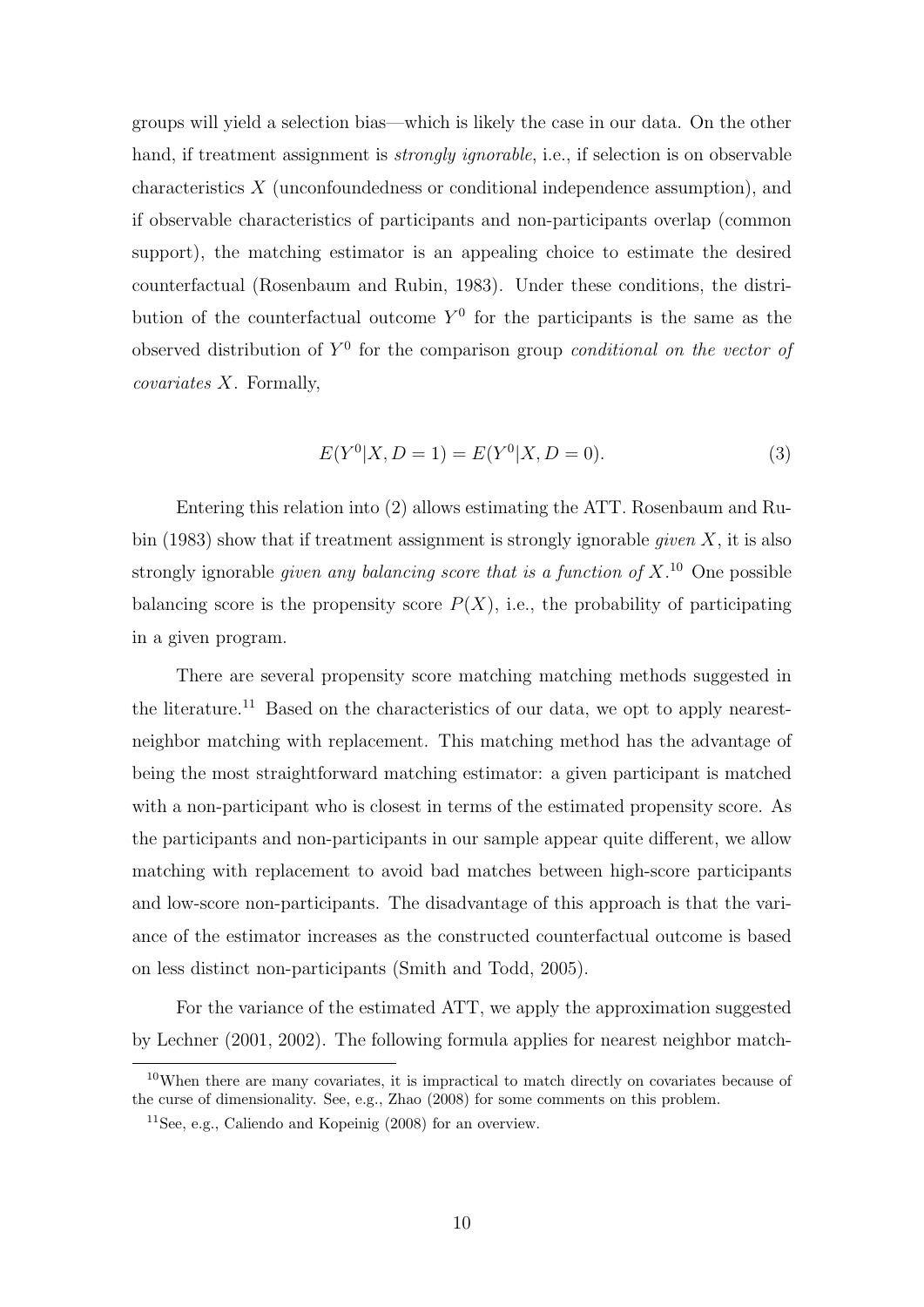ing with replacement:

$$
Var(\hat{\Delta}_{ATT}) = \frac{1}{N_1} \cdot Var(Y^1 | D = 1) + \frac{\left(\sum_{j \in \{D=0\}} (w_j)^2\right)}{(N_1)^2} \cdot Var(Y^0 | D = 0) , \quad (4)
$$

where  $N_1$  is the number of matched treated individuals and  $w_j$  is the number of times individual  $j$  from the control group is used. We checked the accuracy of this approximation by also calculating the variance of the estimated treatment effects based on bootstrapping procedures. Although nearest neighbor matching does not satisfy the basic conditions for the bootstrap and the bootstrap variance diverges from the actual variance (Abadie and Imbens, 2006), this alternative method gives similar variances of the estimated treatment effects and does not change the implications presented below.

We estimate the probability of treatment in the Beautiful Serbia program conditional on observable characteristics—the propensity score—using binary probit models with participation as the dependent variable.<sup>12</sup> The potential control group always consists of the individuals who did not participate in the program at all. Our preferred specifications of the propensity score include a full range of personal characteristics. We measure regional variation in program participation rates by including an index variable taking the value of one if an individual lives in Belgrade and zero otherwise. However, as all participants in Belgrade entered the program in 2004, and almost all participants outside Belgrade entered in 2005, this variable also captures the variation related to the timing of program entry.<sup>13</sup>

Table 5 depicts the marginal effects of the probit estimates underlying the propensity scores for the three treatments. The results basically confirm the impression from the descriptive statistics. It appears that individuals relatively close to the labor market—i.e., individuals of younger age, relatively short-term unemployed, recently employed or actively searching for a job—had a higher chance to participate in the Beautiful Serbia program.

<sup>&</sup>lt;sup>12</sup>Estimations are done using the PSMATCH2 Stata ado-package by Leuven and Sianesi (2003).

<sup>&</sup>lt;sup>13</sup>We have tried several specifications of the probit model. The results did not change qualitatively. For instance, including the number of (small) children living in the household does not change the predictions since all individuals in our sample are men for whom age and marital status already capture most of the effect possibly associated with children. Our preferred specifications appear to deliver the best overall predictions of program participation rates.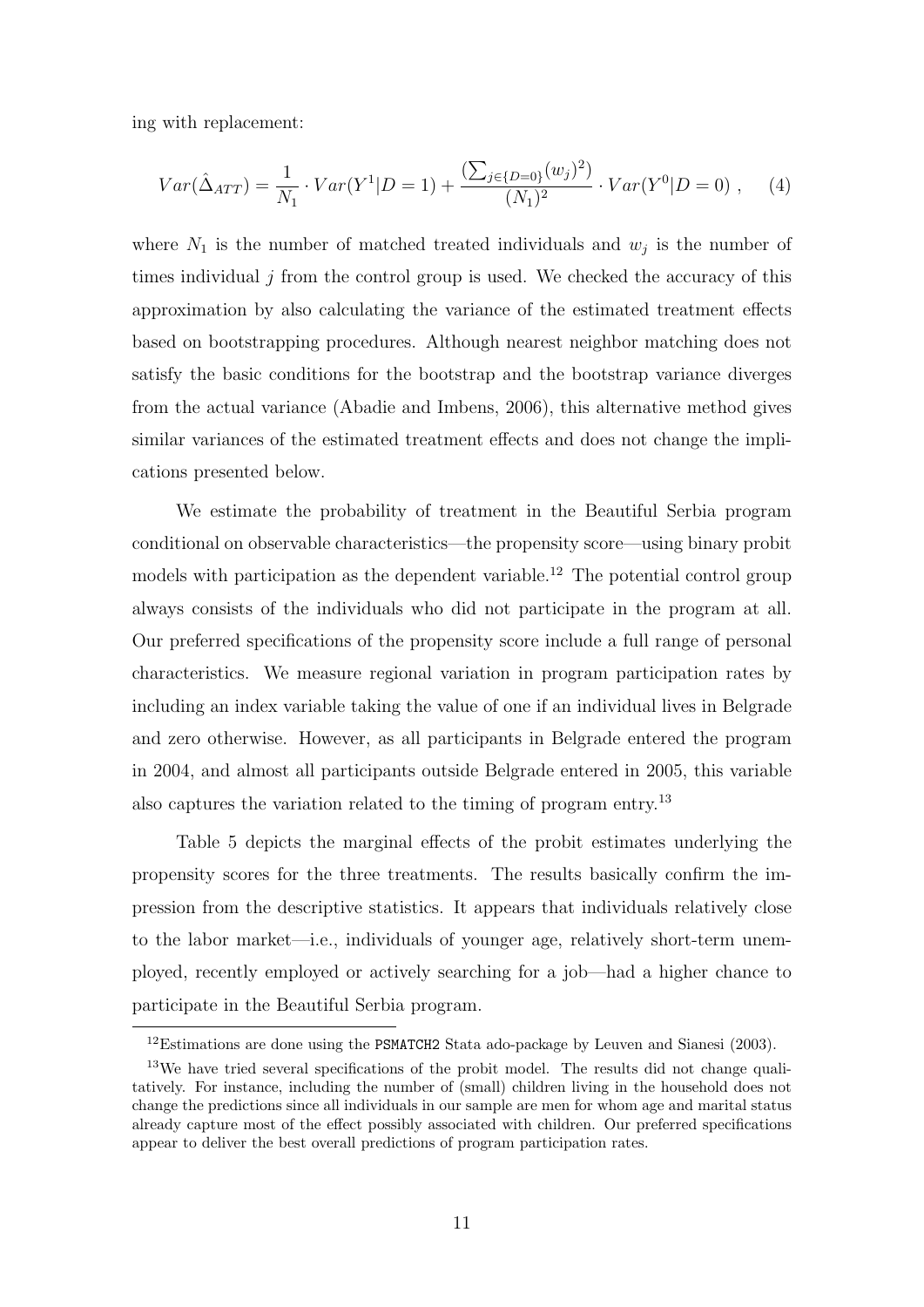|  |  | Table 5: Probit estimates (marginal effects) |  |  |  |
|--|--|----------------------------------------------|--|--|--|
|--|--|----------------------------------------------|--|--|--|

|                                                        | CP vs. NP    | VT vs. NP   | TE vs. NP   |
|--------------------------------------------------------|--------------|-------------|-------------|
| ln(Age)                                                | $-98.8535*$  | $-40.0550$  | 7.4593      |
| $\ln(Age)^2$                                           | 29.3678*     | 12.2453     | $-1.7225$   |
| $\ln(Age)^3$                                           | $-2.8845*$   | $-1.2343$   | 0.1222      |
| Married                                                | $-0.2717***$ | $-0.1577*$  | 0.0331      |
| Roma                                                   | 0.1607       | 0.2182      | $0.1851*$   |
| Belgrade                                               | 0.0538       | $0.1339*$   | 0.0658      |
| Homeowner                                              | 0.1540       | $0.1931**$  | $0.4381***$ |
| Education: primary school or less                      | 0.1157       | $0.1577*$   | 0.0442      |
| Education: vocational school (3 years)                 | 0.0127       | 0.1022      | 0.0534      |
| Disabled                                               |              | $-0.0254$   | $-0.0046$   |
| Mobile                                                 | $-0.1169$    | $-0.1675**$ | $-0.0634$   |
| Unemployed $\leq 12$ months                            | $0.4141***$  | $0.2587**$  | $0.2331***$ |
| Unemployed 13-24 months                                | $0.2749***$  | $0.2156***$ | 0.0178      |
| Unemployed 25-36 months                                | $0.2165**$   | $0.4246**$  | 0.1222      |
| Unemployed 37-48 months                                | $0.2712**$   | 0.1826      | 0.1062      |
| Employed in last 3 years                               | 0.0959       | 0.0975      | $0.2091***$ |
| Share of employment in last 3 years                    | $-0.1704$    | $-0.2355*$  | $-0.2510**$ |
| Other income                                           | $-0.2669$    | $-0.2005$   | $-0.1196$   |
| Jobsearcher                                            | $0.1971**$   | $0.1296*$   | $0.1061**$  |
| <b>ALMP</b>                                            | $-0.2503**$  | $-0.1240$   |             |
| Jobdesire                                              | 0.1386       | 0.0597      | 0.0612      |
| Jobchances                                             | 0.0594       | $0.2020**$  | $-0.0479$   |
| Jobchances $\times$ Jobdesire                          | 0.0551       |             |             |
| Jobchances $\times$ Employed in last 3 years           | $-0.0381$    |             |             |
| Jobchances $\times$ Roma                               | $-0.0246$    |             |             |
| Roma $\times$ Belgrade                                 | 0.5449       | 0.0419      |             |
| Roma $\times$ Homeowner                                | $-0.2600$    | $-0.1661**$ |             |
| Roma $\times$ Married                                  |              | 0.0991      |             |
| Mobile $\times$ Education: primary school or less      | $-0.2494$    |             |             |
| Jobsearcher $\times$ Unemployed 25-36 months           |              | $-0.1029$   |             |
| Employed in last $3 \text{ years} \times \text{Homeo}$ |              |             | $-0.1156**$ |

Note: \*\*\* significant at 1%; \*\* significant at 5%; \* significant at 10%. CP indicates participation in both the vocational training and the temporary employment stage of the program, VT (TE) indicates participation in the vocational training (temporary employment) stage of the program only, NP indicates non-participation.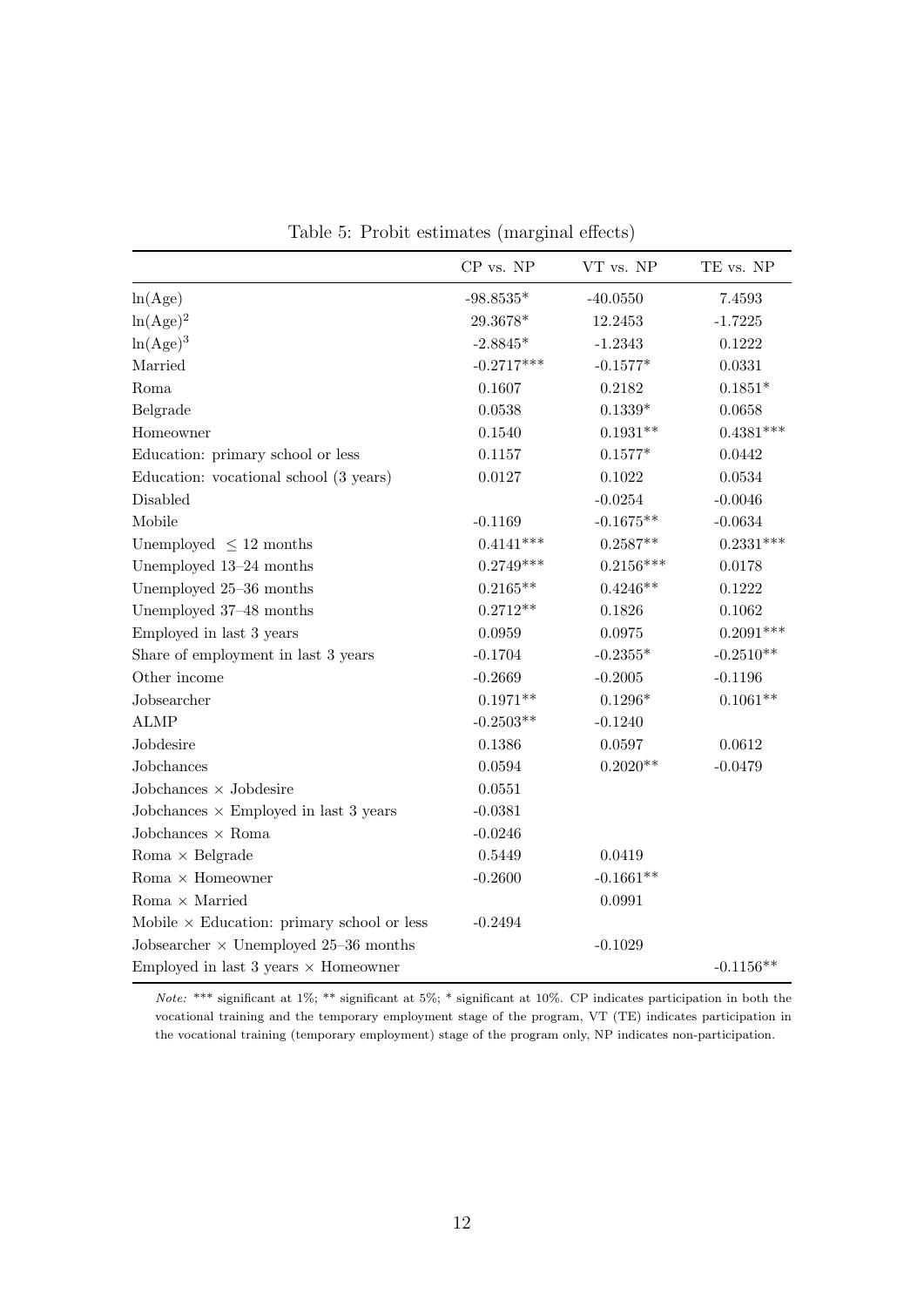The distributions of the propensity scores obtained from the probit estimates are on display in Figure 1. A comparison of participants and non-participants reveals that the latter tend to be endowed with characteristics that make them systematically less likely to be selected for participation in the Beautiful Serbia program. Among the individuals participating in both stages of the program, 4 have a higher propensity score than the individual with the highest estimated propensity score among the non-participants. Hence these individuals are off support according to the usual 'Minmax' criterion and need to be excluded for the computation of the ATT. To achieve common support, we need to exclude 5 (3) observations when evaluating participation in the vocational training (temporary employment) stage only.

After forming the matched pairs, a suitable way to assess the matching quality is comparison of the standardized bias before matching,  $SB<sup>b</sup>$ , to the standardized bias after matching,  $SB^a$ . The standardized biases are defined as

$$
SB^b = \frac{(\overline{X}_1 - \overline{X}_0)}{\sqrt{0.5 \cdot (V_1(X) + V_0(X))}} \; ; \; SB^a = \frac{(\overline{X}_{1M} - \overline{X}_{0M})}{\sqrt{0.5 \cdot (V_{1M}(X) + V_{0M}(X))}} \; , \qquad (5)
$$

where  $X_1$  ( $V_1$ ) is the mean (variance) in the treated group before matching and  $X_0$  $(V_0)$  the analogue for the comparison group.  $X_{1M}$   $(V_{1M})$  and  $X_{0M}$   $(V_{0M})$  are the corresponding values after matching (Rosenbaum and Rubin, 1985). Following the example of Sianesi (2004) we also re-estimate the propensity score on the matched sample to compute the pseudo- $R^2$  before and after matching.

These measures (see Table 6) suggest that the quality of our matching procedures is quite satisfactory. The standardized bias of the matched sample is markedly smaller than that of the unmatched sample. Likewise, the pseudo- $R^2$  after matching are fairly low and decrease substantially compared to before matching. This is what we should expect considering that after matching, there should not be any systematic differences in the distribution of observable characteristics between participants and matched non-participants. Therefore, the test of the matching quality makes us confident to estimate meaningful treatment effects on the basis of nearest neighbor matching with replacement, despite of the rather small sample available for constructing the matched pairs.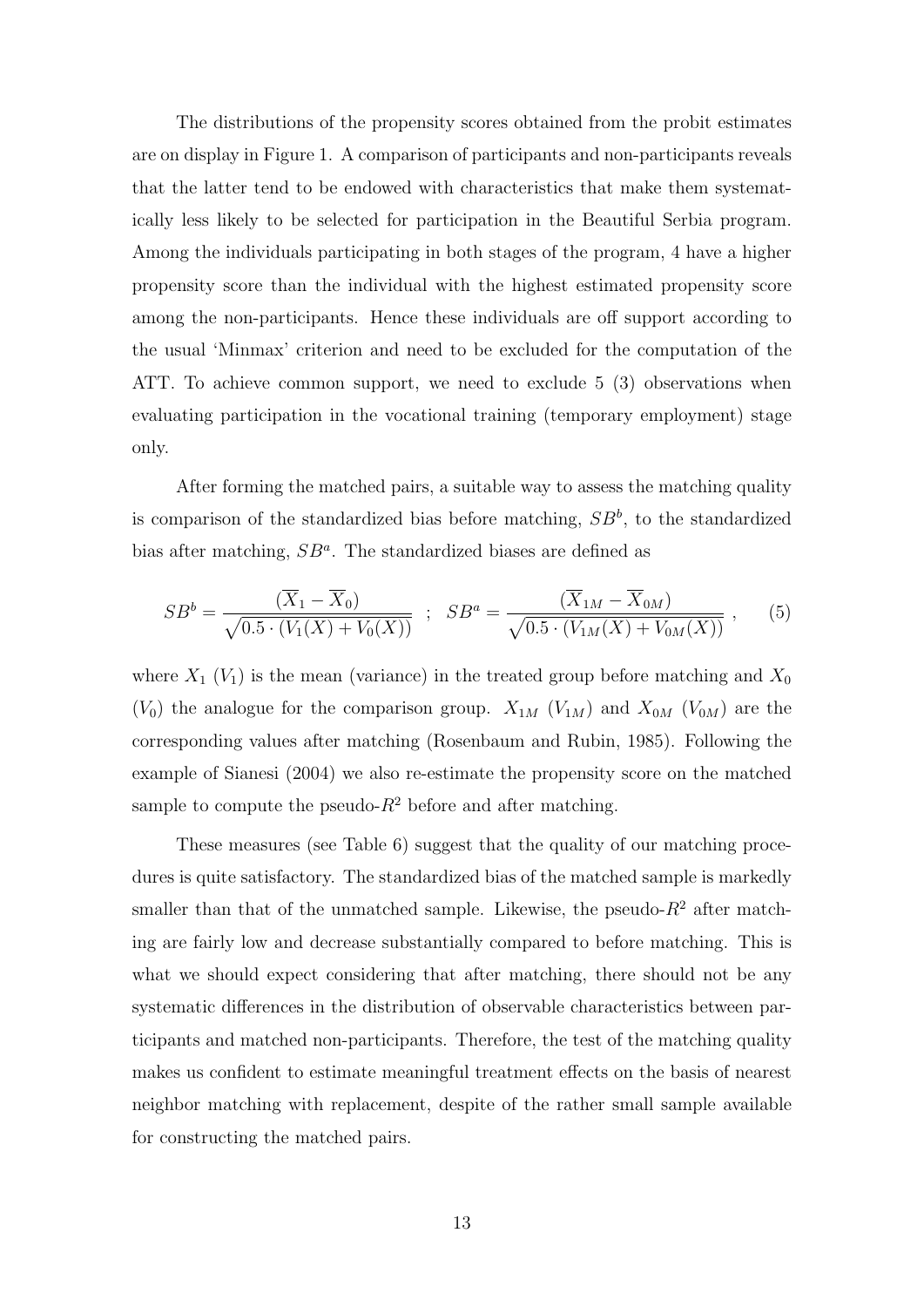

Figure 1: Distribution of propensity scores, common support







Note: CP indicates participation in both the vocational training and the temporary employment stage of the program, VT (TE) indicates participation in the vocational training (temporary employment) stage of the program only, NP indicates non-participation.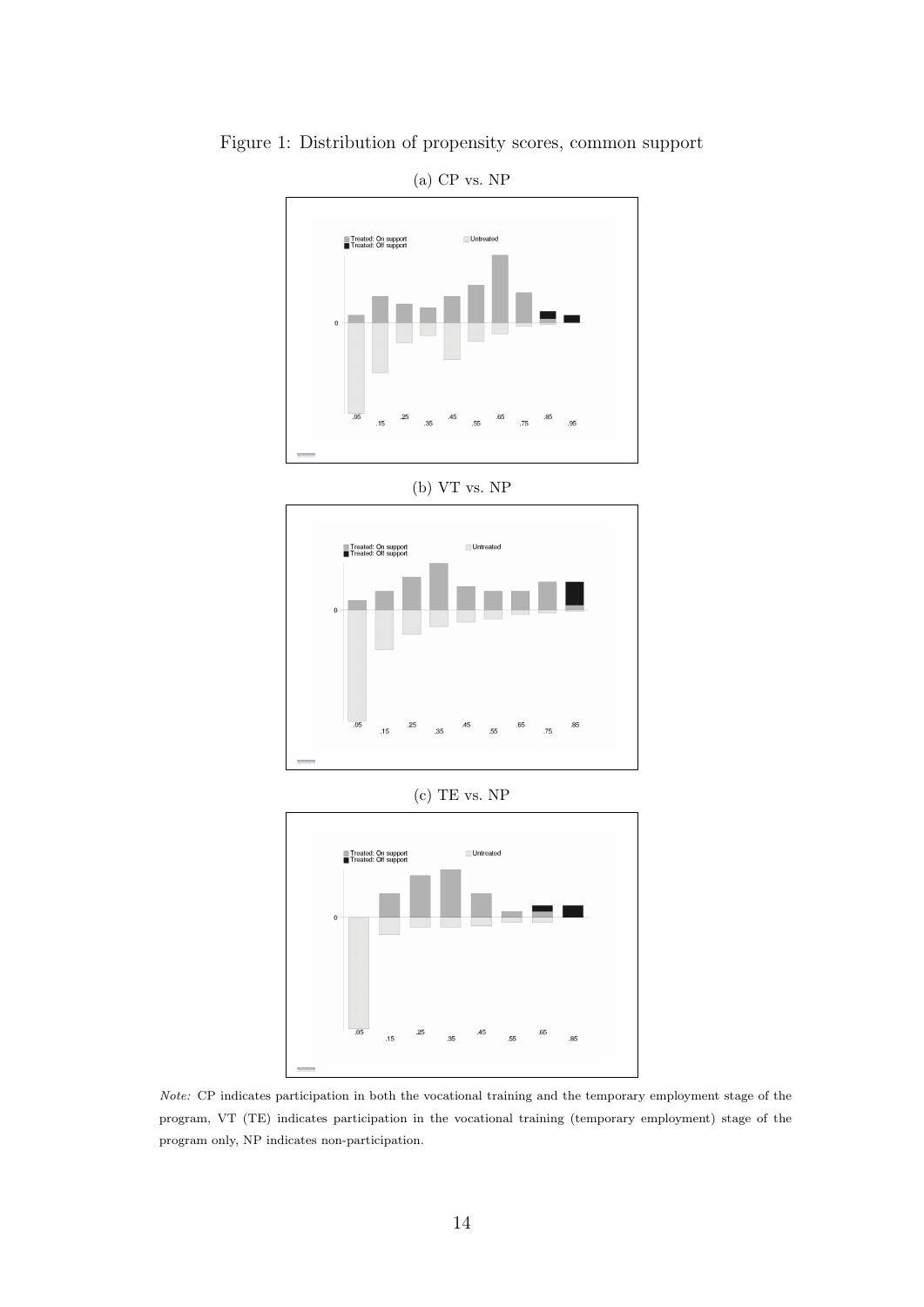|                                     | $CP$ vs. $NP$ | VT vs. NP | TE vs. NP |
|-------------------------------------|---------------|-----------|-----------|
| $#$ treated individuals             | 66            | 48        | 28        |
| $#$ treated individuals off support | 4             | 5         | 3         |
| $#$ matched pairs                   | 62            | 43        | 25        |
| Mean SB before matching             | 0.1962        | 0.2467    | 0.1965    |
| Mean SB after matching              | 0.0862        | 0.0882    | 0.1001    |
| Pseudo- $R^2$ before matching       | 0.2573        | 0.2872    | 0.2890    |
| Pseudo- $R^2$ after matching        | 0.1363        | 0.1688    | 0.1139    |

Table 6: Matching quality

Note: The mean SB is calculated as the mean of the single characteristics' SB (in percent). CP indicates participation in both the vocational training and the temporary employment stage of the program, VT (TE) indicates participation in the vocational training (temporary employment) stage of the program only, NP indicates non-participation.

#### 5 Treatment Effects

In the following we first adopt the conventional perspective of ALMP evaluation studies and assess the causal impact of the Beautiful Serbia program on labor market outcomes, i.e., on unemployment and employment probabilities. In a second step, we will look at subjective well-being variables at the core of our interest.

#### 5.1 Labor Market Outcomes

The survey data do not trace individuals' employment histories. Hence our outcome variables are based on the labor market status at the time of the interview. More precisely, we consider four different labor market states: (a) unemployment, (b) employment in a regular job including self-employment, (c) employment in a seasonal job, and (d) employment in another active labor market program implemented by the National Employment Service ('ALMP job'). Table 7 summarizes the estimated ATT for these four different labor market outcomes and the three possible treatments.

Our point estimates suggest that participation in both stages of the program reduces the probability of being unemployed at the survey date by about 13 percentage points, compared to not participating in the program. Participation in the training stage only reduces the unemployment rate by 7 percentage points, whereas participation in the temporary employment stage apparently has no effect on the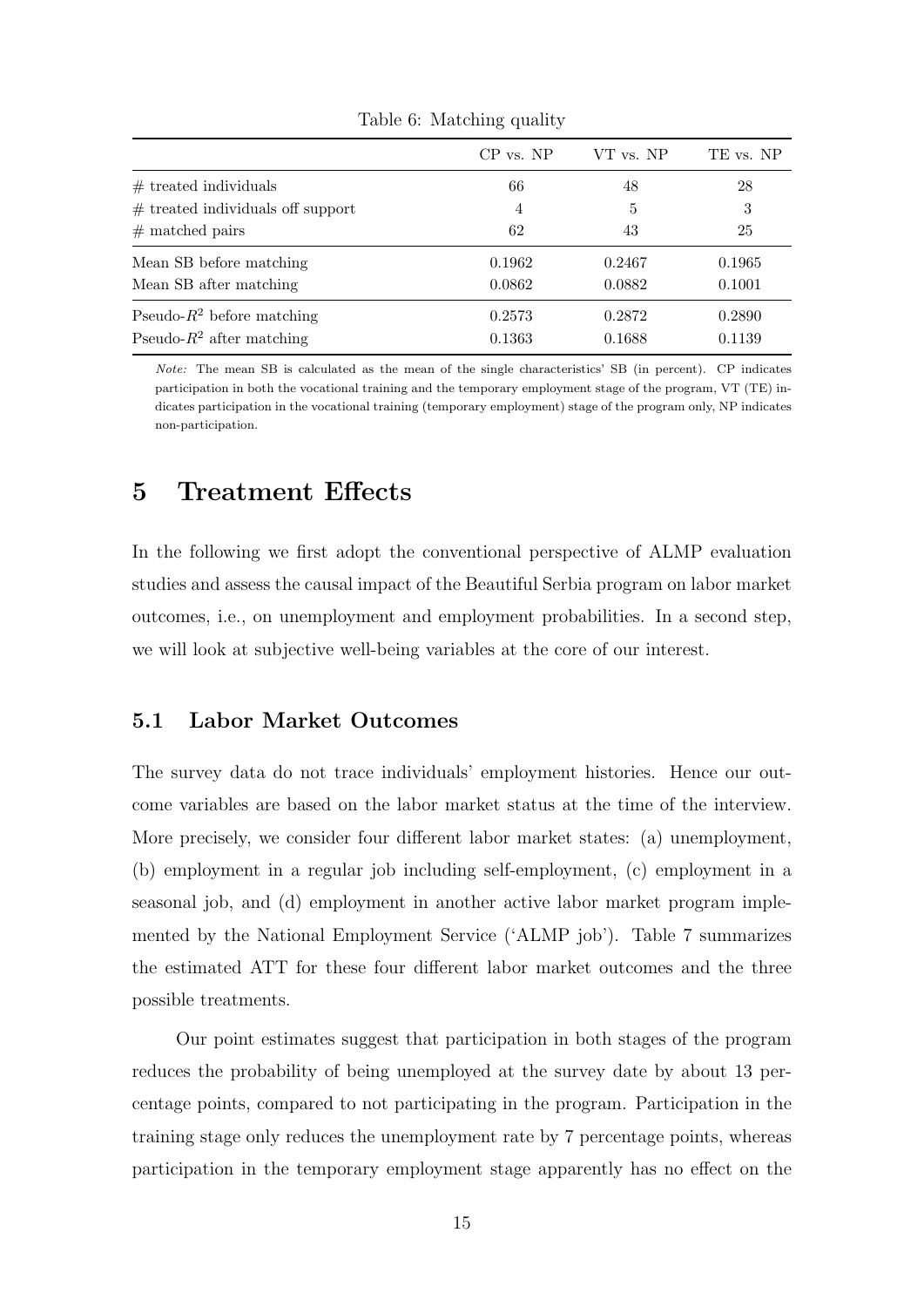|                   | $CP$ vs. $NP$ | VT vs. NP | TE vs. NP |
|-------------------|---------------|-----------|-----------|
| Unemployment      | $-0.1290$     | $-0.0698$ | 0.0000    |
| Regular job       | 0.1290        | 0.0465    | 0.1200    |
| Seasonal job      | $-0.0161$     | 0.0930    | $-0.1600$ |
| ALMP job          | 0.0323        | $-0.0698$ | 0.0400    |
| $#$ matched pairs | 62            | 43        | 25        |

Table 7: ATT labor market outcomes

Note: \*\*\* significant at 1%; \*\* significant at 5%; \* significant at 10%. CP indicates participation in both the vocational training and the temporary employment stage of the program, VT (TE) indicates participation in the vocational training (temporary employment) stage of the program only, NP indicates non-participation.

propensity of being unemployed. The latter result is estimated on very few observations, however. In fact, none of the estimated ATT is statistically significant at conventional levels. In general, the small scale of the program and therefore small sample sizes will only yield significant ATT if participants and matched nonparticipants exhibit very distinct outcomes.

Considering overall employment, the ATT basically mirror those concerning unemployment. Participation in the program is generally associated with a higher employment rate. However, some differences appear between the different treatments concerning the type of employment.<sup>14</sup> Participation in the complete program positively affects the chances of working in a regular job while the chances of seasonal employment or of an ALMP job basically remain unaffected. In contrast, for participation in the training stage of the program only, the strongest program impact is on employment in a seasonal job. The effect on seasonal employment is even stronger than the overall employment effect: Participation in the training measure reduces the chance to become employed in another active labor market program. Finally, while participation in the temporary employment stage of the program only has basically no effect on the overall employment rate, it seems to affect the type of employment: Treated individuals appear to work more frequently in regular jobs and less frequently in seasonal jobs.

In sum, our findings concerning the impacts of the Beautiful Serbia program on labor market outcomes suggest that both the vocational training and the temporary

<sup>&</sup>lt;sup>14</sup>The overall ATT concerning employment is the sum of the ATT regarding the three different types of employment.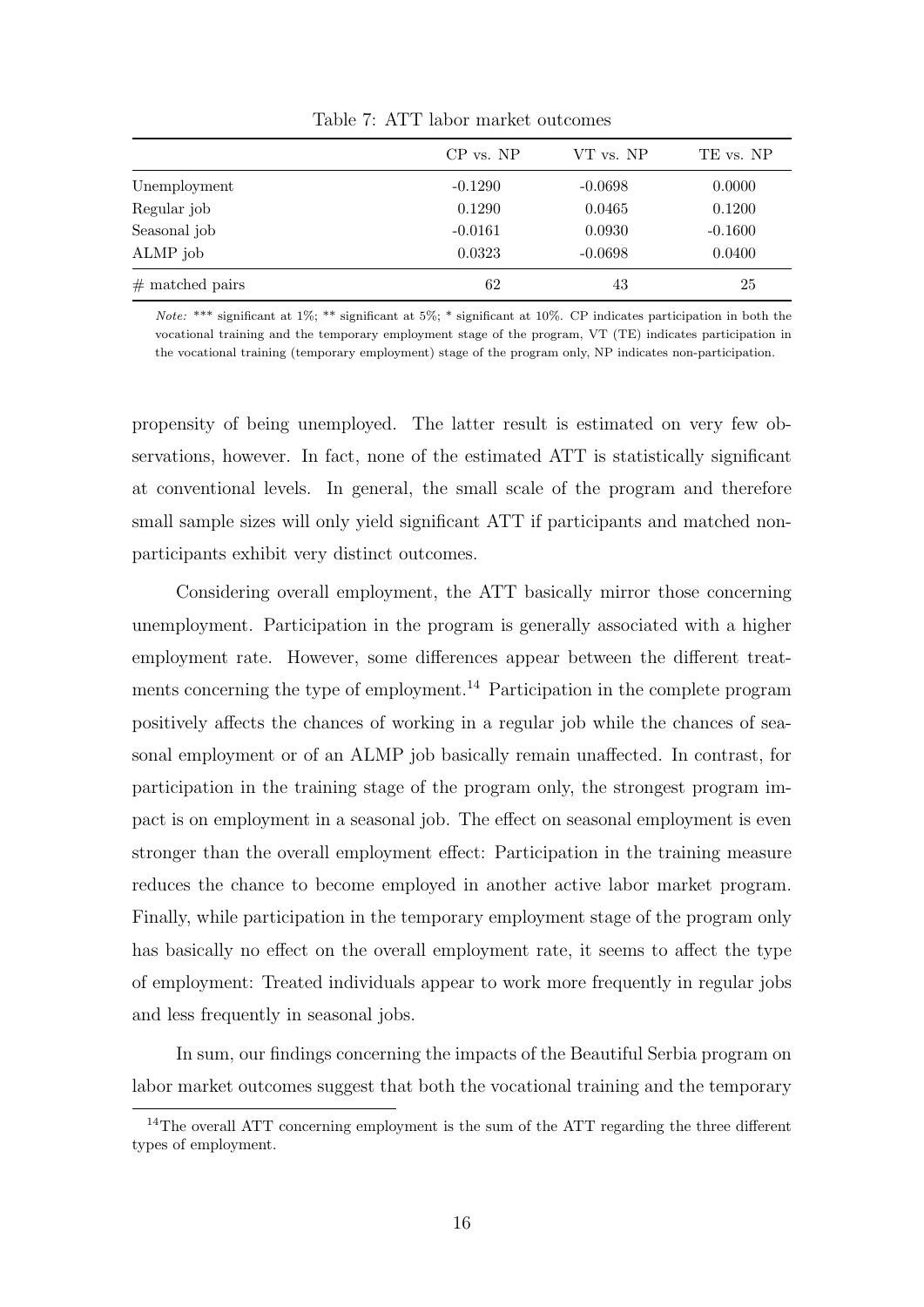employment part (and therefore the program taken as a whole) exert a positive influence on the employment prospects of the participants. However, the positive effects are not sufficiently strong or clear-cut to be considered statistically significant.

#### 5.2 Subjective Well-Being

Even if an active labor market program does not immediately raise the employment probabilities of participants, a social planner may find it beneficial if it manages to improve the individual welfare of the target group. The survey data collected in connection with the Beautiful Serbia program provide us with the unique opportunity to study program impacts also on various dimensions of life that may serve to approximate individual well-being or 'happiness'.

In the literature, happiness is usually measured by the answer to a very broad question. For instance, the U.S. General Social Survey asks: Taking things all together, how would you say you are these days—would you say you are very happy, pretty happy, or not too happy? The individuals in our data were not asked for such a global assessment of their whole sphere of life. Instead, we observe answers to a set of questions relating to items that give a reasonable picture of how their personal situation concerning various aspects of life has changed over time. Individuals were requested to compare their situation at the time of the interview with that before the Beautiful Serbia program came into effect, and had to judge whether their situation has strongly or somewhat improved, has stayed more or less the same, or has strongly or somewhat deteriorated.<sup>15</sup> In detail, the survey requested a self-assessment of changes concerning self-confidence, the desire to find a job, social contacts, health status, the family income situation, personal qualification and skills, and the chances to find a regular job. These items have been identified as determinants of personal happiness (Frey and Stutzer, 2002). However, the extent to which the different items are related to subjective well-being varies. For example, personal health ratings and happiness appear to be highly correlated, whereas changes in income are considered to have only temporary impacts on sub-

<sup>15</sup>Individuals from Belgrade where the program was introduced earlier were asked to compare their situation to that in the beginning of 2004, and individuals from in Niš and Zrenjanin where the program started later were asked to compare their situation to that in the beginning of 2005.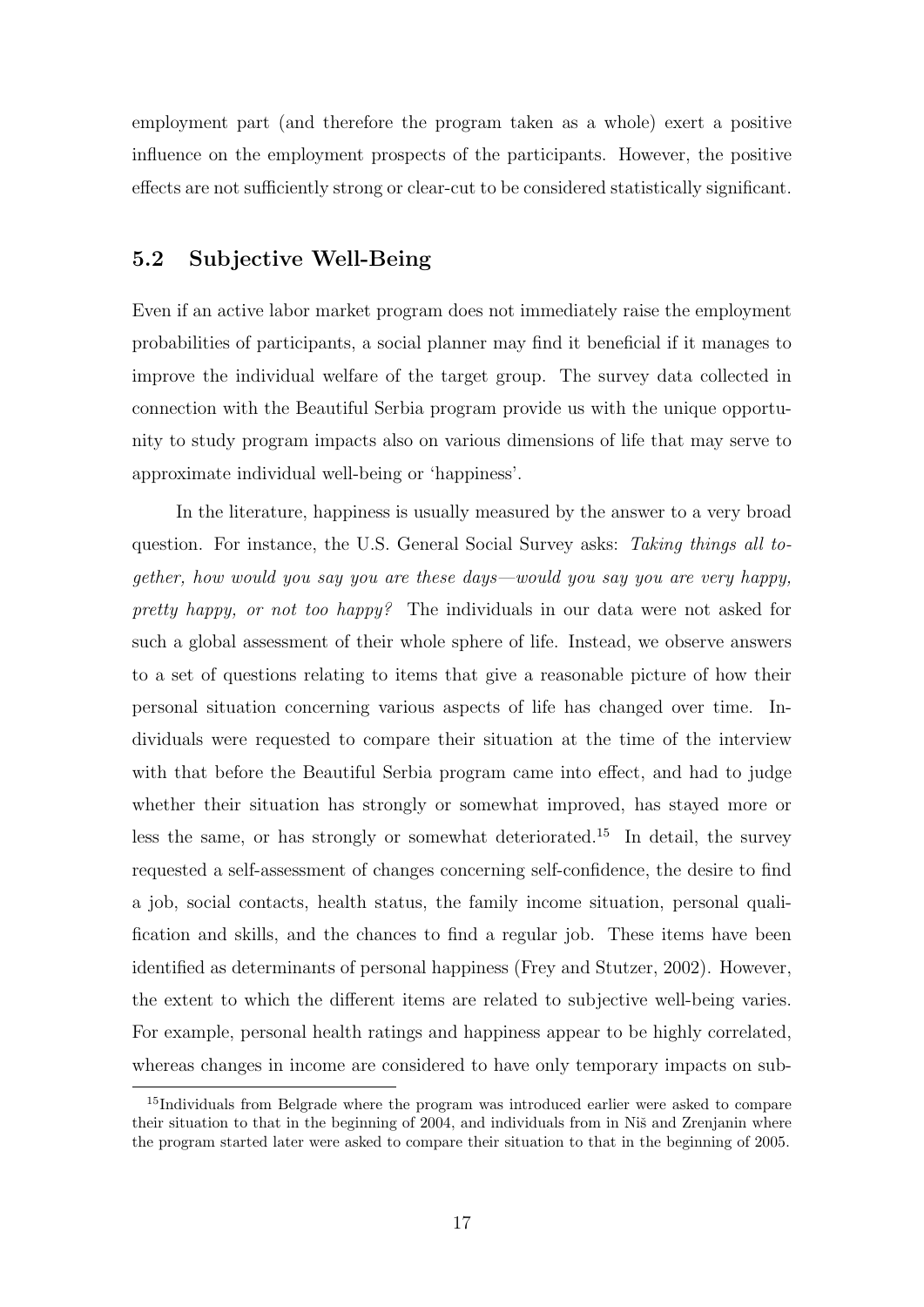|                          | $CP$ vs. $NP$   | VT vs. NP       | TE vs. NP       |
|--------------------------|-----------------|-----------------|-----------------|
| Self-confidence          | 0.1129          | ∗<br>0.2093     | $***$<br>0.2800 |
| Job desire               | $***$<br>0.2419 | $***$<br>0.2558 | 0.1200          |
| Social contacts          | 0.1451          | 0.1860          | $***$<br>0.2800 |
| Qualification and skills | ***<br>0.3387   | ***<br>0.5116   | $**$<br>0.2400  |
| Health                   | $***$<br>0.1774 | 0.0233          | 0.0000          |
| Job chances              | 0.1129          | 0.0698          | ***<br>0.2400   |
| $#$ matched pairs        | 62              | 43              | 25              |

Table 8: ATT indicators of subjective well-being.

Note: \*\*\* significant at  $1\%$ ; \*\* significant at  $5\%$ ; \* significant at  $10\%$ . CP indicates participation in both the vocational training and the temporary employment stage of the program, VT (TE) indicates participation in the vocational training (temporary employment) stage of the program only, NP indicates non-participation.

jective well-being, probably due to the phenomenon of adaptation (Layard, 2006). The dimensions of 'qualification and skills' and 'job chances' contain information on *employability*, which is a more general concept than actual employment.<sup>16</sup> An improvement of subjective employability probably reduces the psychic cost of being unemployed, and thus may put individuals higher on the happiness scale.

In our subsequent analysis, we apply our matching approach to the subjective data. As outcome variables, we define dummy variables that take the value of one if individuals report that their personal situation has strongly or somewhat improved, and take a value of zero otherwise. In this way, the ATT measure the change in the percentage share of individuals judging their personal as improved because of program participation. Table 8 summarizes our findings.

The general impression based on the point estimates is that program participation has improved the personal situation with regard to all aspects of life considered. In contrast to the impact on labor market outcomes, the program effects often appear so substantial that the estimated ATT are statistically significant despite the small sample sizes on which they are estimated. For all treatments, the strongest program impact is on the subjective rating of qualification and skills. The impact is particularly strong for participants in the vocational training stage only, followed by participants in both stages of the program. This means that the vocational train-

 $16$ Following McQuaid and Lindsay (2005), the concept of employability we have in mind is a narrow one—thereby focusing on individual factors, i.e., essential attributes and personal competencies—and close to the operational versions of the 'socio-medical employability' and the 'manpower policy employability'.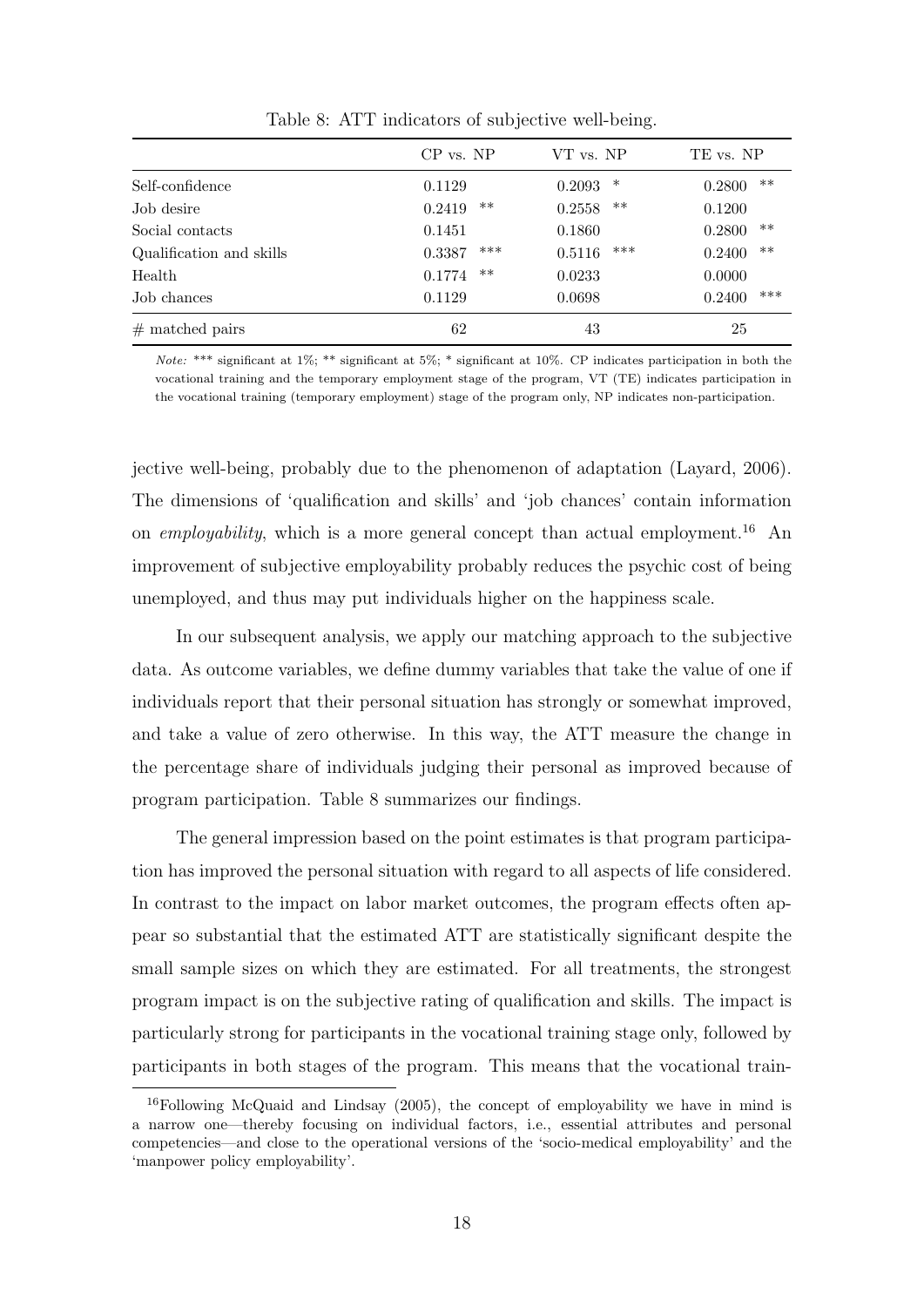ing content of the program is viewed positively from the participants' perspective even when it does not immediately raise the employment rate. Among those individuals who participated in both stages of the Beautiful Serbia program, the share with improved job desire and improved self-assessed health is significantly higher than among comparable individuals who were not affected by the program. Similar positive effects arise considering those participating only in the training stage, which furthermore appears to significantly improve self-confidence. A strong selfconfidence effect also occurs for those participating in the temporary employment stage only. Personal relations established at the work or training place are probably responsible for the clear growth of social contacts (15–28 percentage points) achieved through the Beautiful Serbia program.

It is interesting to note that the program—though focused on the construction sector offering probably relatively poor working conditions—if anything positively impacts on subjective health status. Among the individuals participating in the whole program, the rate of those reporting an improvement in health compared to the pre-program situation is 18 percentage points larger than among nonparticipants, and the effect is statistically significant. The ATT concerning health status are much smaller for the other two treatments, but, judged by the point estimates, they are at least not negative.

Taken together, the positive program effects considering individuals' subjective assessment of conditions of life appear to be larger than the program impacts when considering their objective labor market status. This suggests that the program improves subjective well-being through other channels than the labor market. The impacts we find are strong for all treatments considered. Even the subjective health rating—a key determinant of happiness—significantly increases for those going through the complete program.

# 6 Conclusion

This paper evaluates the Beautiful Serbia program providing vocational training and temporary employment to disadvantaged unemployed. While using standard matching techniques to bring out causal average treatment effects on the treated, the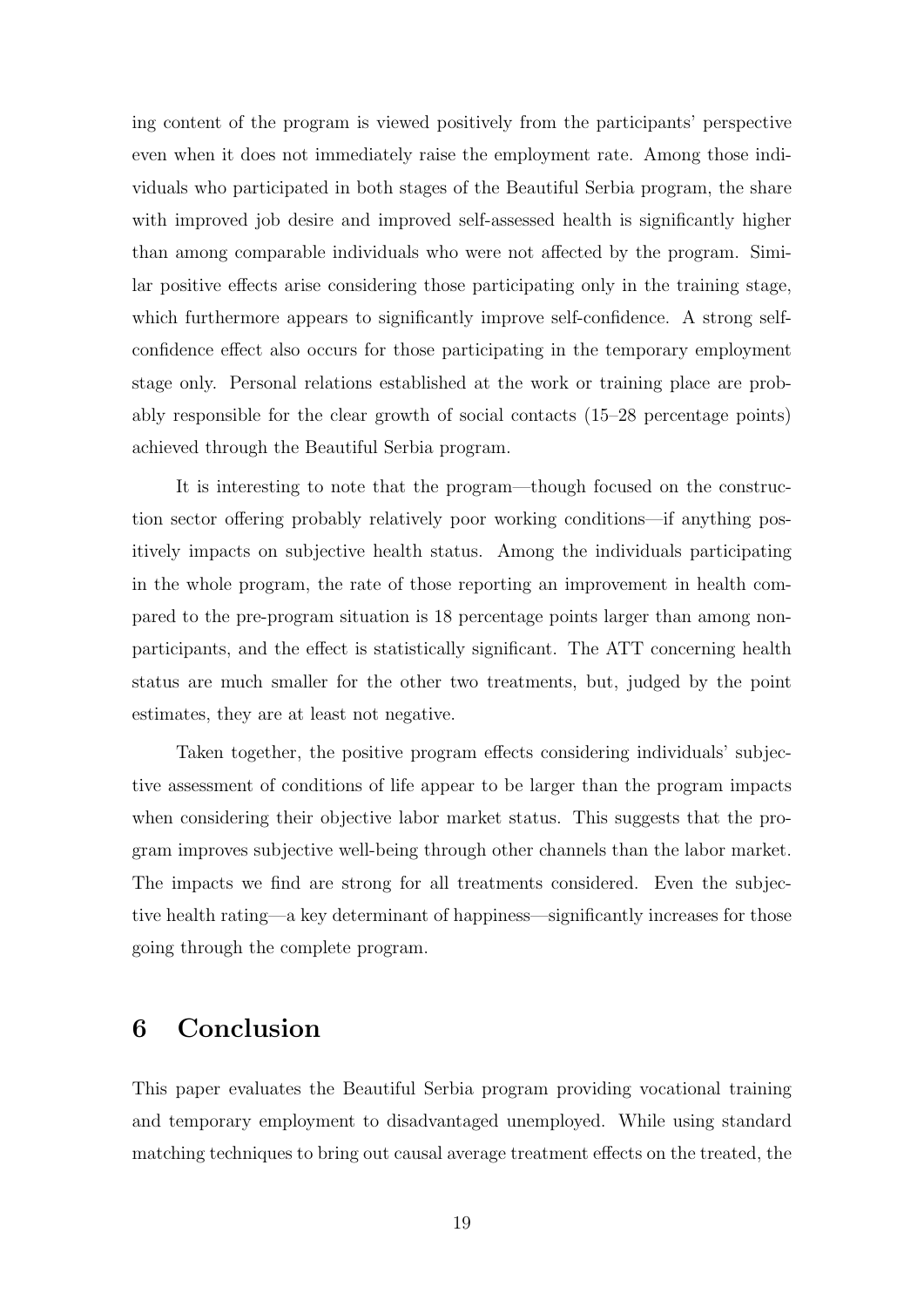analysis deviates from routine program evaluation by considering subjective measures of individual well-being as possible outcomes. Hence this paper is linked to the rising economic literature focused on the concept of happiness as an approximation for the individual welfare scale.

Given that the ultimate goal of social polices is the improvement of individual welfare, subjective well-being clearly is a relevant dimension for a full impact assessment of an active labor market program. The evaluation results obtained from the Beautiful Serbia program indeed provide an example that the positive effects of a policy can appear stronger if it is judged by subjective well-being rather than by labor market effects. The program probably impacted on individual welfare through other channels than the immediate economic status, notably by strengthening selfconfidence, job desire and social inclusion of the participants.

Unfortunately, due to the small scale of the program and certain deficiencies in the accomplished survey, the treatment effects estimated for the Beautiful Serbia program overall allow only tentative conclusions. The systematic inclusion of subjective measures of well-being into the evaluation of a larger-scale program as well as the inclusion of more direct measures of the individual happiness scale that are also tested for behavioral relevance thus remain a challenge for future research.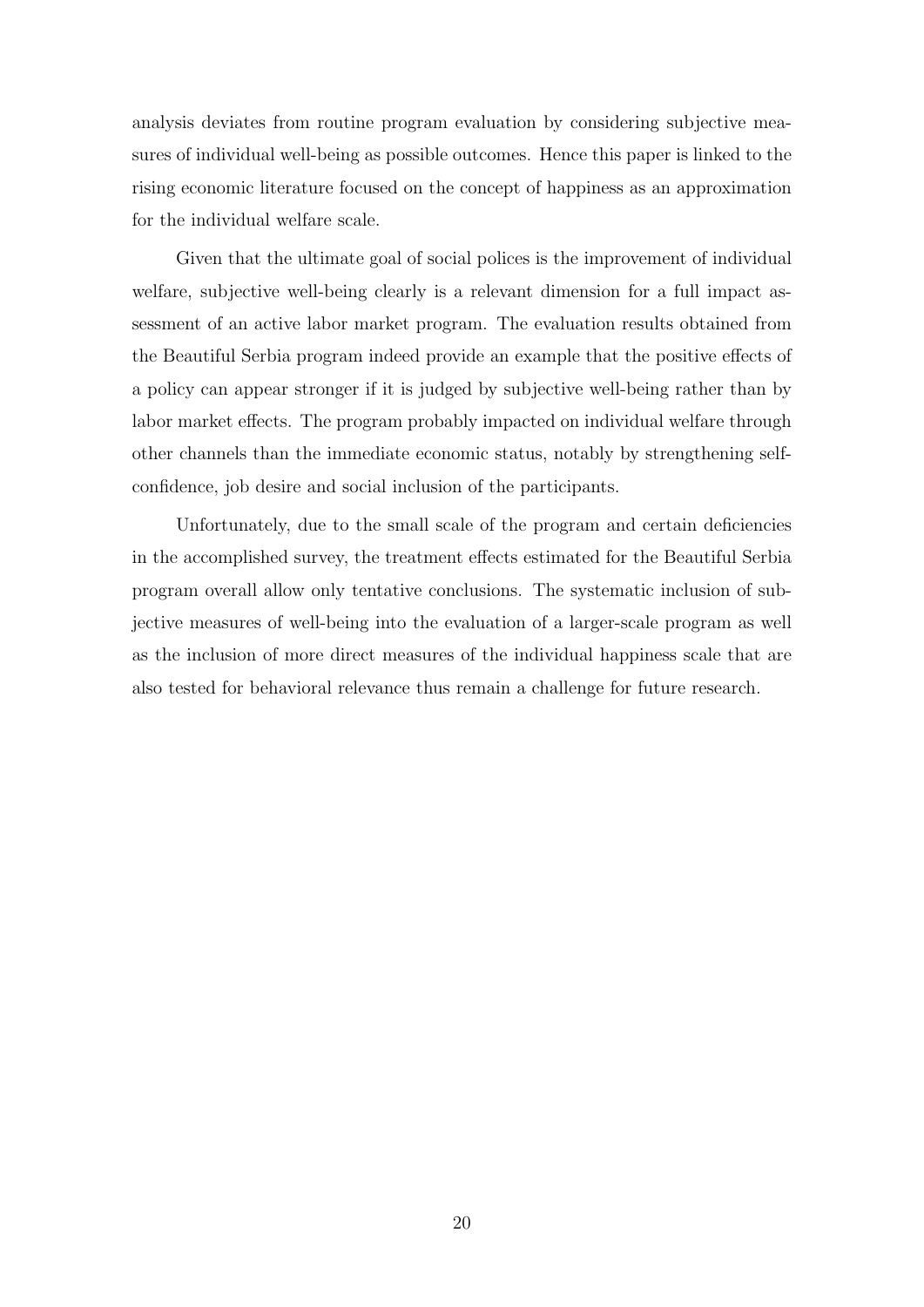# References

- Abadie, A. and G. W. Imbens (2006). On the Failure of the Bootstrap for Matching Estimators. NBER Technical Working Paper 325, National Bureau of Economic Research, Inc.
- Arandarenko, M. (2004). International Advice and Labor Market Institutions in South-East Europe. Global Social Policy  $\mathcal{A}(1)$ , 27–53.
- Arandarenko, M. and M. Jovicic (2007). Regional Labour Market Differences in Serbia: Assessment and Policy Recommendations. The European Journal of Comparative Economics  $\frac{1}{2}(2), 299-317.$
- Caliendo, M. and S. Kopeinig (2008). Some Practical Guidance for the Implementation of Propensity Score Matching. Journal of Economic Surveys 22 (1), 31–72.
- Clark, A. E., P. Frijters, and M. A. Shields (2006). Income and Happiness: Evidence, Explanations and Economic Implications. PSE Discussion Paper 2006-24, PSE (Ecole normale supérieure).
- Clark, A. E., P. Frijters, and M. A. Shields (2008). Relative Income, Happiness and Utility: An Explanation for the Easterlin Paradox and Other Puzzles. *Journal of Economic Literature 46*(1), 95–144.
- Di Tella, R. and R. J. MacCulloch (2006). Some Uses of Happiness Data in Economics. The Journal of Economic Perspectives  $20(1)$ , 25-46.
- Di Tella, R., R. J. MacCulloch, and A. J. Oswald (2003). The Macroeconomics of Happiness. The Review of Economics and Statistics 85 (4), 809–827.
- Frey, B. and A. Stutzer (2000). Happiness, Economy, and Institutions. The Economic Journal 110 (466), 918–938.
- Frey, B. and A. Stutzer (2002). Happiness and Economics: How the Economy and Institutions Affect Human Well-Being. Princeton and Oxford: Princeton University Press.
- Gruber, J. and S. Mullainathan (2002). Do Cigarette Taxes Make Smokers Happier? NBER Working Paper 8872, National Bureau of Economic Research, Inc.
- Hayo, B. (2004). Happiness in Eastern Europe. Marburg Working Papers on Economics 200412, Philipps-Universität Marburg, Faculty of Business Administration and Economics, Department of Economics.
- Hayo, B. and W. Seifert (2003). Subjective Economic Well-being in Eastern Europe. Journal of Economic Psychology 24 (3), 329–348.
- Heckman, J. J., R. J. LaLonde, and J. A. Smith (1999). The Economics and Econometrics of Active Labor Market Programs. In O. Ashenfelter and D. Card (Eds.), Handbook of Labor Economics, Volume 3. Amsterdam: Elsevier.
- Kluve, J. (2006). The Effectiveness of European Active Labor Market Policy. IZA Discussion Paper 2018, Institute for the Study of Labor (IZA), Bonn.
- Kluve, J., H. Lehmann, and C. M. Schmidt (1999). Active Labor Market Policies in Poland: Human Capital Enhancement, Stigmatisation, or Benefit Churning? Journal of Comparative Economics 27, 61–89.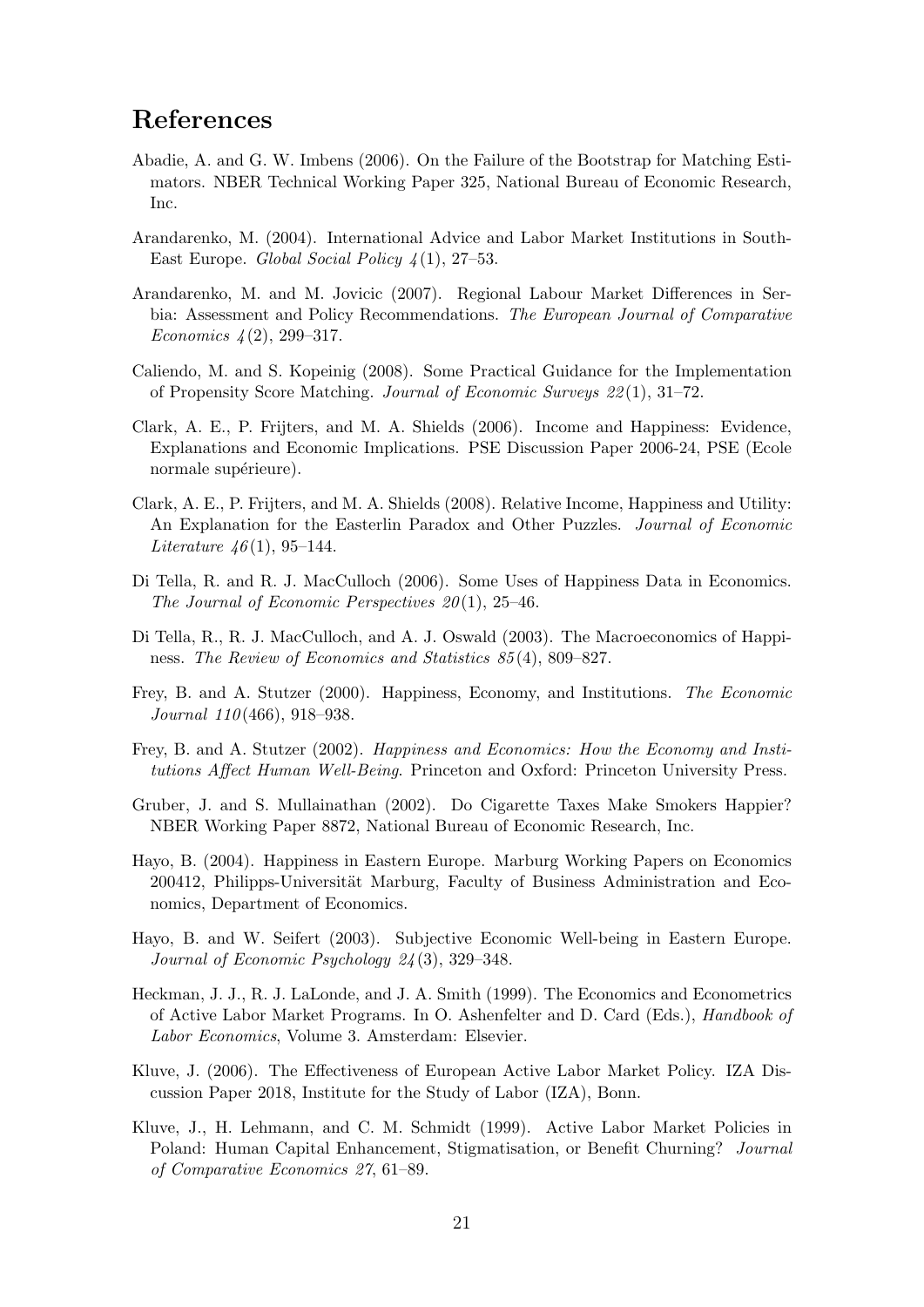- Korpi, T. (1997). Is Utility Related to Employment Status? Employment, Unemployment, Labor Market Policies and Subjective Well-Being Among Swedish Youth. Labour Economics  $\frac{1}{2}$ , 125–147.
- Layard, R. (2006). Happiness and Public Policy: A Challenge to the Profession. The Economic Journal 116 (510), C24–33.
- Lechner, M. (2001). Identification and Estimation of Causal Effects of Multiple Treatments under the Conditional Independence Assumption. In M. Lechner and F. Pfeiffer (Eds.), Econometric Evaluation of Labour Market Policies, pp. 1–18. Heidelberg: Physica-Verlag.
- Lechner, M. (2002). Some Practical Issues in the Evaluation of Heterogeneous Labour Market Programmes by Matching Methods. Journal of the Royal Statistical Society, Series A, Statistics in Society  $165(1)$ , 59–82.
- Lechner, M. and C. Wunsch (2006). Active Labour Market Policy in East Germany: Waiting for the Economy to take Off. IZA Discussion Paper 2363, Institute for the Study of Labor (IZA), Bonn.
- Leetmaa, R. and A. Võrk (2004). Evaluation of Active Labour Market Programmes in Estonia. mimeo.
- Leuven, E. and B. Sianesi (2003). PSMATCH2: Stata module to perform full Mahalanobis and propensity score matching, common support graphing, and covariate imbalance testing. Statistical Software Components, Boston College Department of Economics. Available at http://ideas.repec.org/c/boc/bocode/s432001.html.
- Lubyova, M. and J. C. van Ours (1999). Effects of Active Labor Market Programs on the Transition Rate from Unemployment into Regular Jobs in the Slovak Republic. Journal of Comparative Economics 27 (1), 90–112.
- Martin, J. P. and D. Grubb (2001). What Works and for Whom: A Review of OECD Countries' Experiences with Active Labor Market Policies. Swedish Economic Policy *Review 8* $(2), 9-56.$
- McQuaid, R. W. and C. Lindsay (2005). The Concept of Employability. Urban Studies  $42(2)$ , 197-219.
- Micklewright, J. and G. Nagy (2005). Job Search Monitoring and Unemployment Duration in Hungary: Evidence from a Randomised Control Trial. IZA Discussion Paper 1839, Institute for the Study of Labor (IZA), Bonn.
- O'Leary, C. J. (1998a). Evaluating the Effectiveness of Active Labor Market Programs in Hungary. Upjohn Institute Technical Report 98-013, W.E. Upjohn Institute for Employment Research, Kalamazoo, Michigan.
- O'Leary, C. J. (1998b). Evaluating the Effectiveness of Active Labor Market Programs in Poland. Upjohn Institute Technical Report 98-012, W.E. Upjohn Institute for Employment Research, Kalamazoo, Michigan.
- Puhani, P. (2002). Advantage through Training in Poland? A Microeconometric Evaluation of the Employment Effects of Training and Job Subsidy Programmes. Labour  $16(3)$ , 569–608.